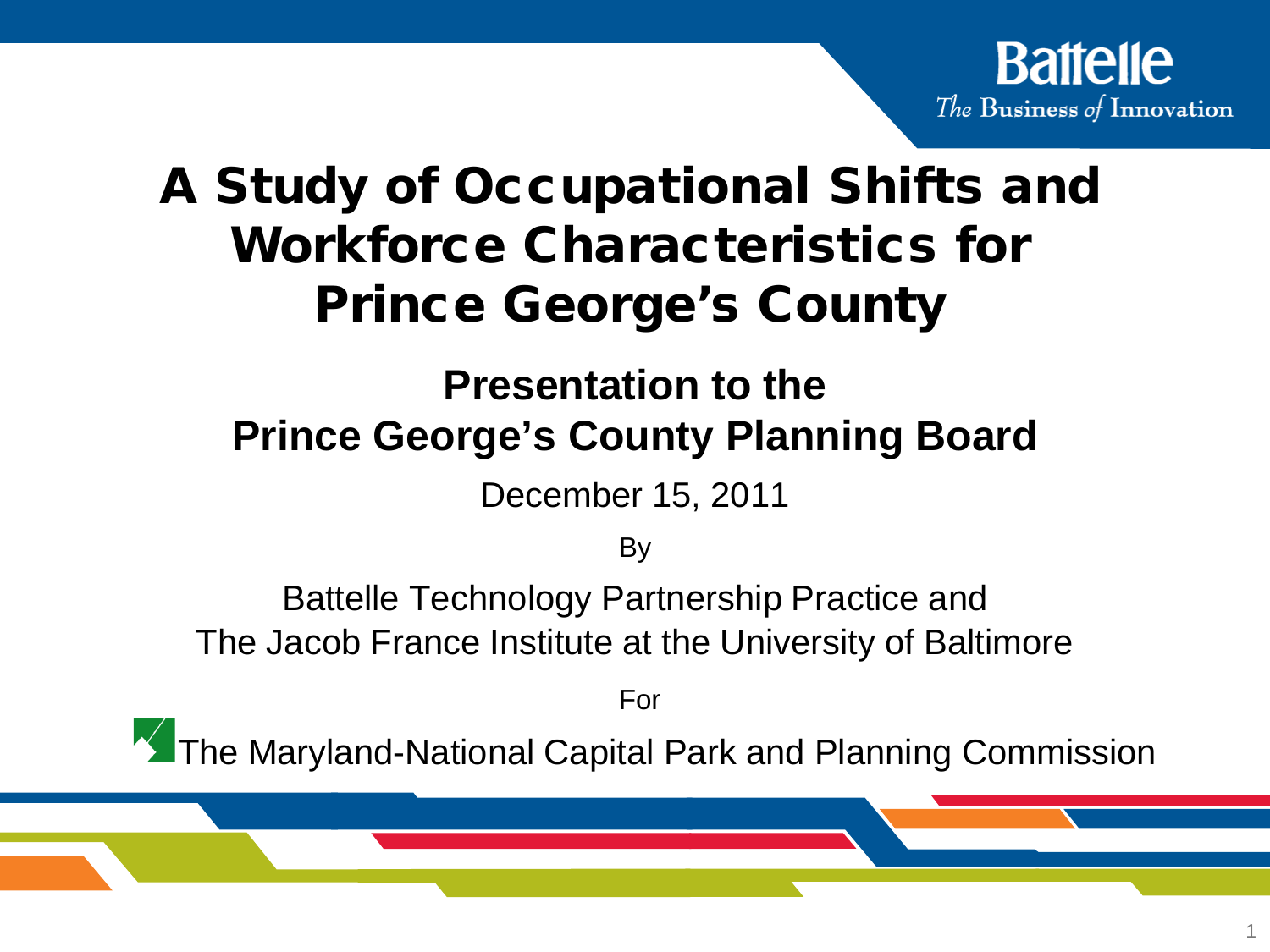# The Ultimate Competition is for "Talent"

Local communities compete on their ability to educate, train and recruit a **qualified workforce that meets the needs of local industry.**

**"***CEOs report that the availability of technically trained talent is their top priority–one that often determines where they locate high-value investments***."**

**National Governors' Association, State Leadership in the Global Economy, 2002**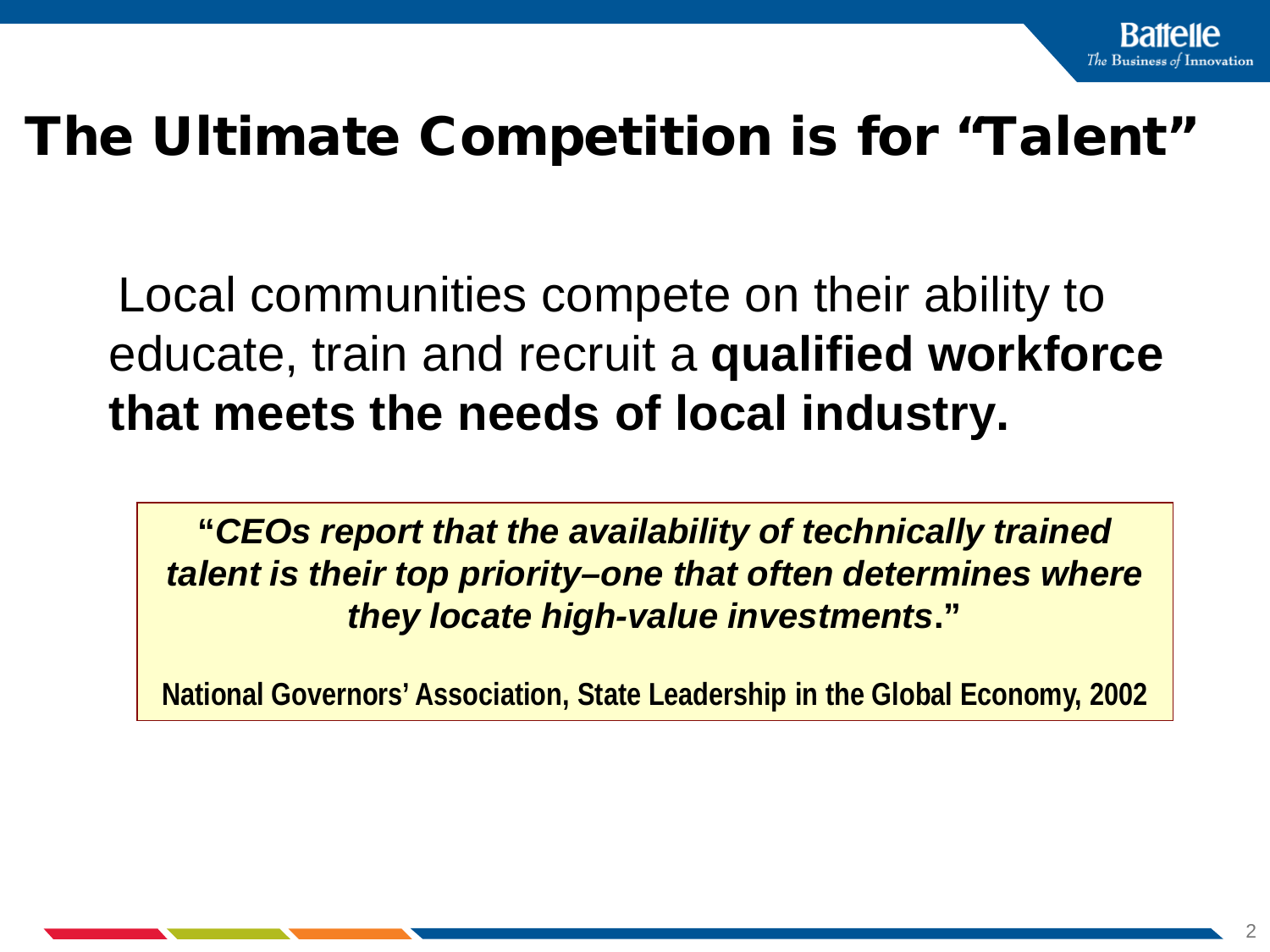# Consultant Team

#### **Battelle Technology Partnership Practice**

Technology-based economic development consulting arm of Battelle composed of wellversed practitioners involved in developing leading programs to spur business acceleration services, incubators and research parks, and workforce and talent development

#### **Jacob France Institute, Merrick School of Business, University of Baltimore**

Leading Maryland research group provides economic development research and technical assistance to public and private sector. Specializes in industry targeting analyses and assessment and has developed methods for analyzing the economic and fiscal impacts of and supplier relationships generated by key industry clusters.

#### **Market-Economics, Inc.**

Well regarded economic consulting firm with emphasis in real estate analysis and forecasting, financial risk management, small business market analysis and economic forecasting of housing and employment.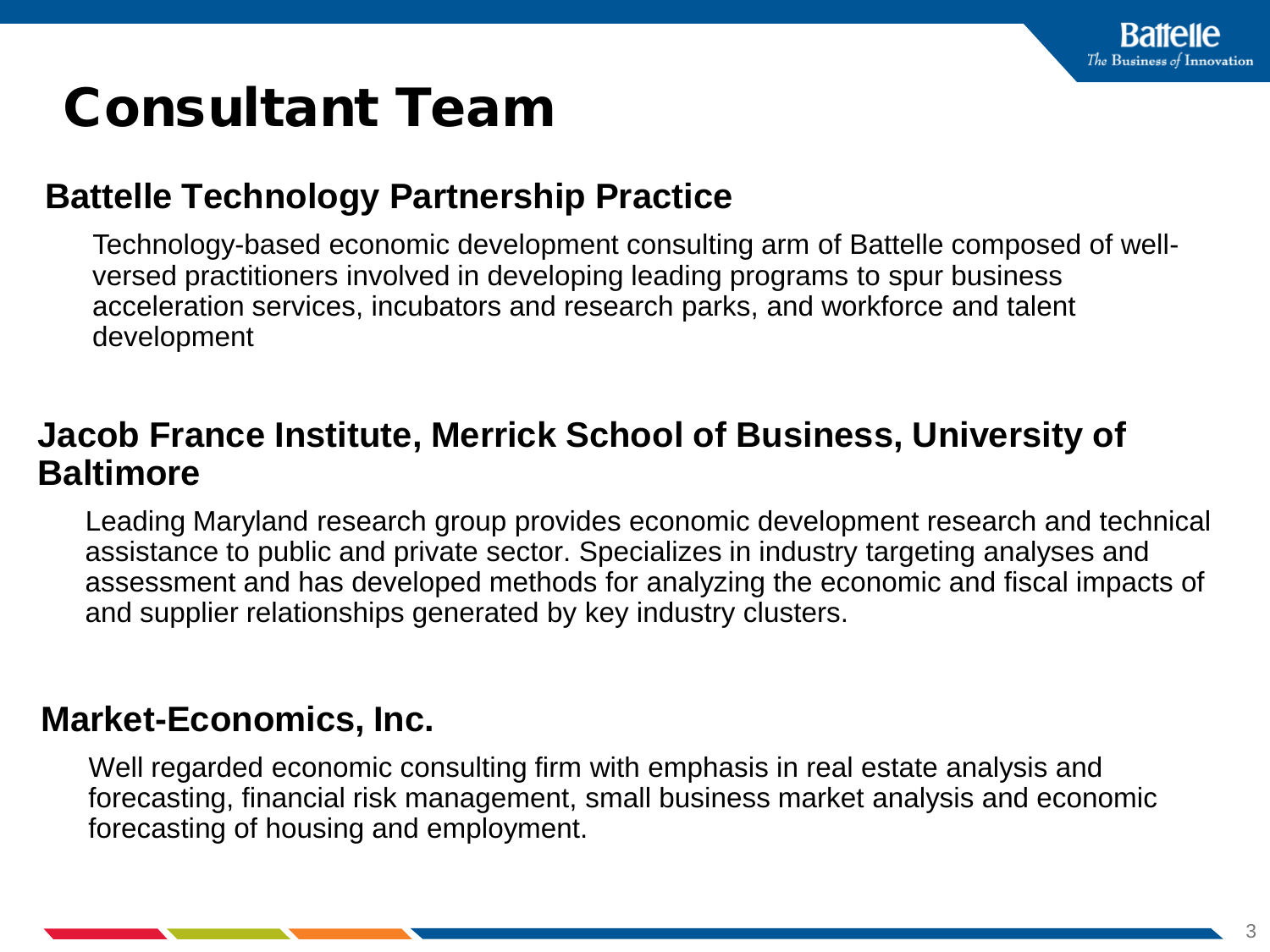# Project Objective

Guide a coherent workforce development strategy for Prince George's County that highlights the existing and projected mismatches between what skills industry is demanding and the skills of the county's incumbent and prospective workforce.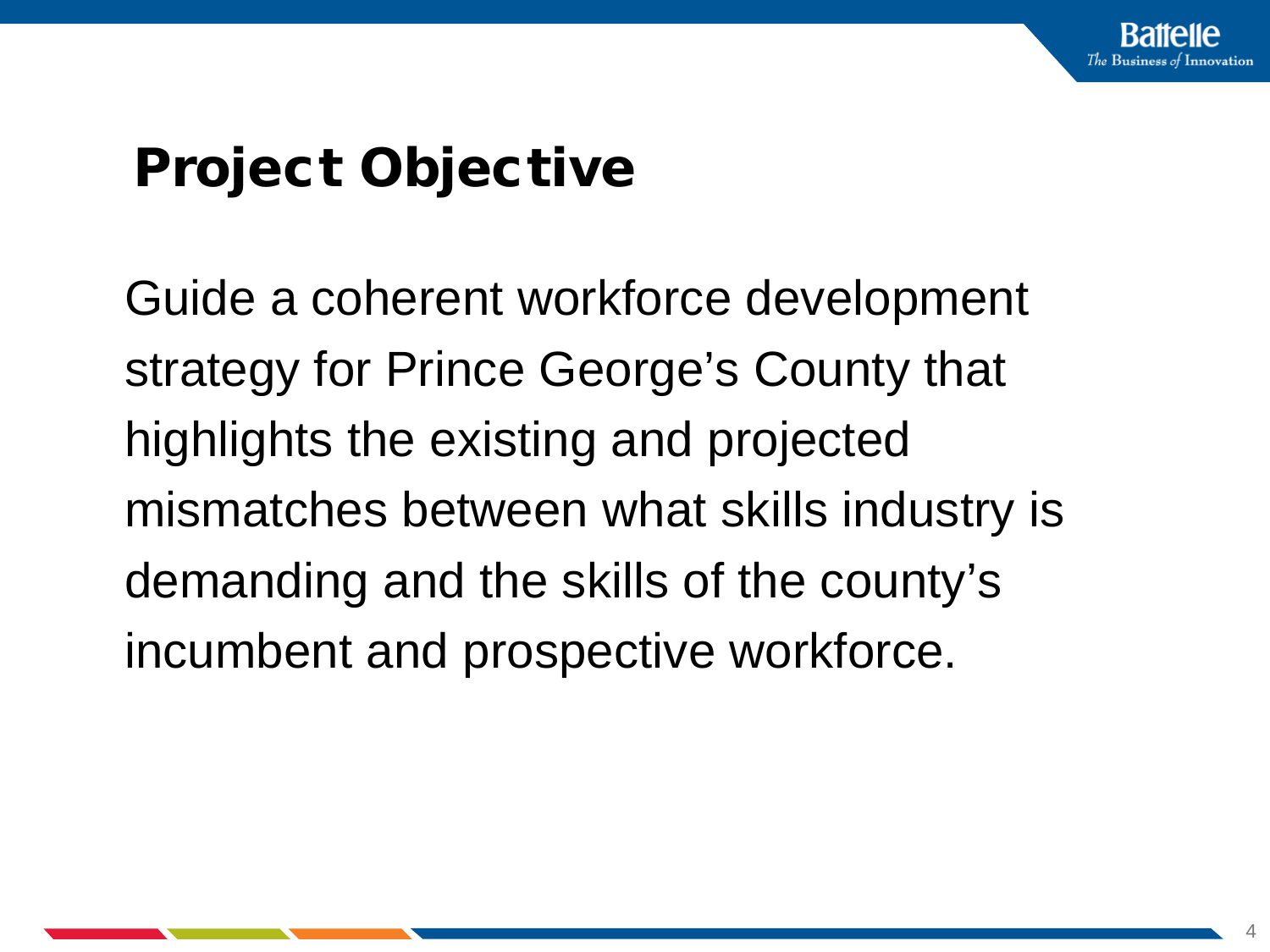# Project Methodology

#### **Demand Drivers**

*What are the likely industry drivers in the future for the county?* 

*• What workers with what skills will be required by likely industry drivers in county?*

**Gap Analysis**

*Existing or expected mismatches* **Supply Drivers**

*What are the skills of existing residents in the county?*

*• What is the county's capacity to develop workers' skills?*

*• What workers from outside of the county are attracted to work in the county?*

BUSINESS SENSITIVE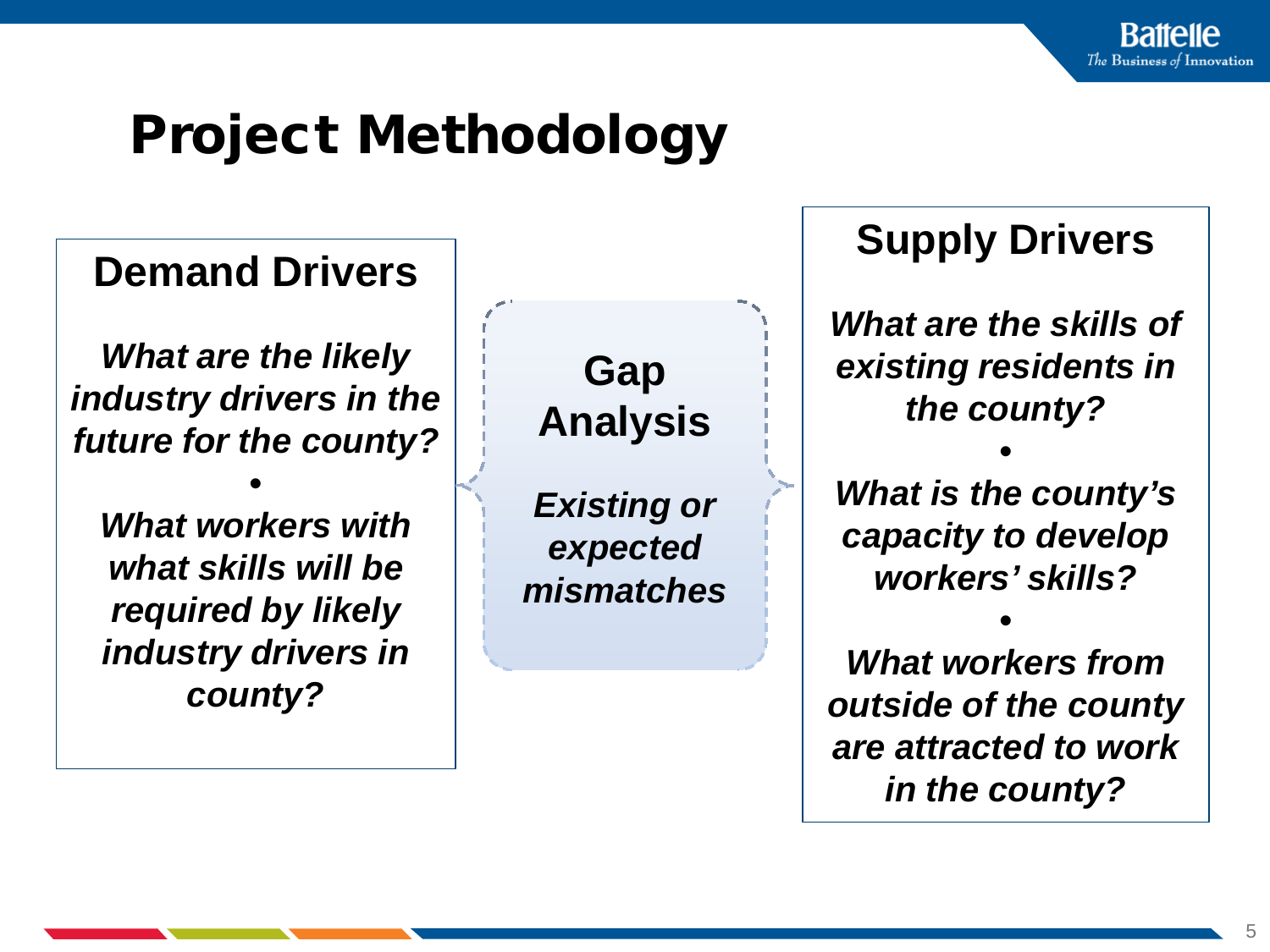# Primary Industry Clusters

- 23 Primary Industry Clusters in Prince George's County
- Represent the Drivers of Economic Development for the County
- Over 150,000 Total Employees
- Aerospace Products & Parts
- Media Services
- Big Box Retail
- Biosciences
- Business Consulting **Services**
- Business Support **Services**
- Communications & Media Equipment
- Computer & Peripheral **Equipment**
- **Construction**
- Federal Government
- Finance & Insurance
- Hospitals and Health **Services**
- **Legal**
- Marketing & **Advertising**
- Navigation & Control **Instruments**

**Battelle** The Business of Innovation

- Research. Development & Engineering Services
- Semiconductors & Electronic Components
- Software & Computer **Services**
- **Strategic Office Centers**
- **Telecommunications** Services
- Traditional Print Media
- Transportation, Distribution and **Logistics**
- Travel & Tourism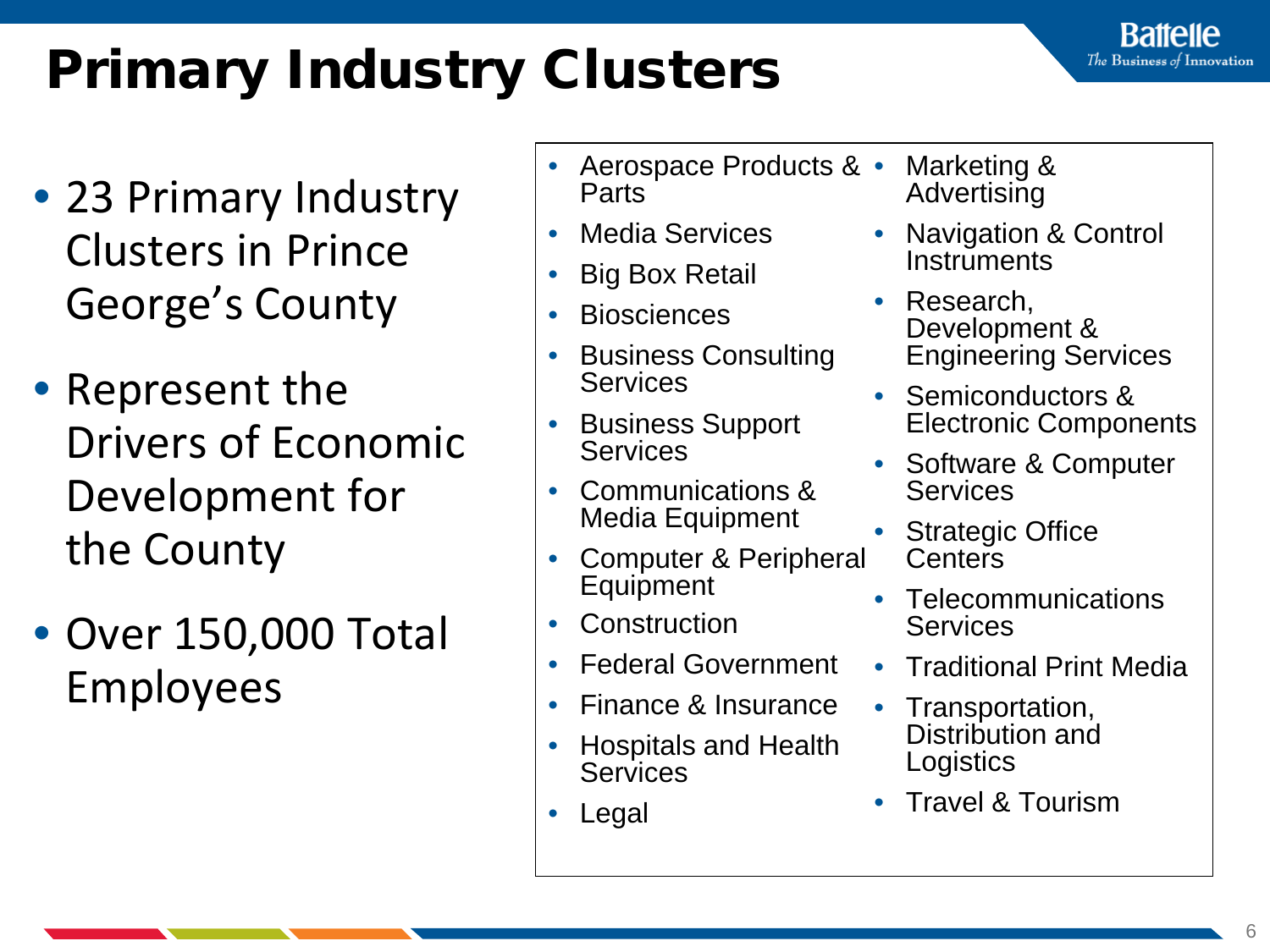Despite overall slow total employment growth, many primary industry clusters stand out as growth opportunities for Prince George's County

BUSINESS SENSITIVE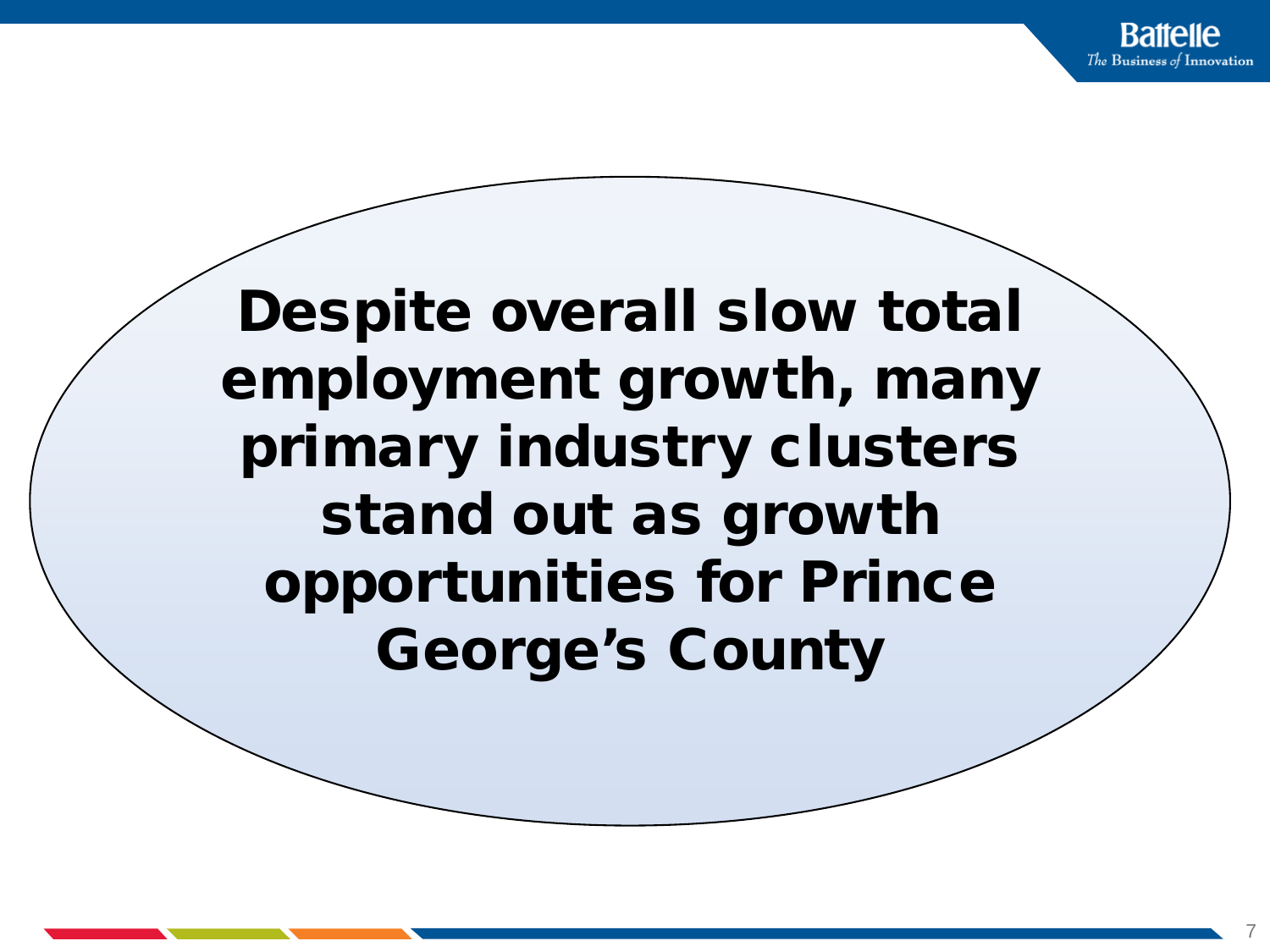

### Primary Industry Clusters Growth Opportunities

**Specialized Industry Clusters Growing in Jobs Faster than U.S.**

- **• Business Support Services**
- **• Navigation & Controls**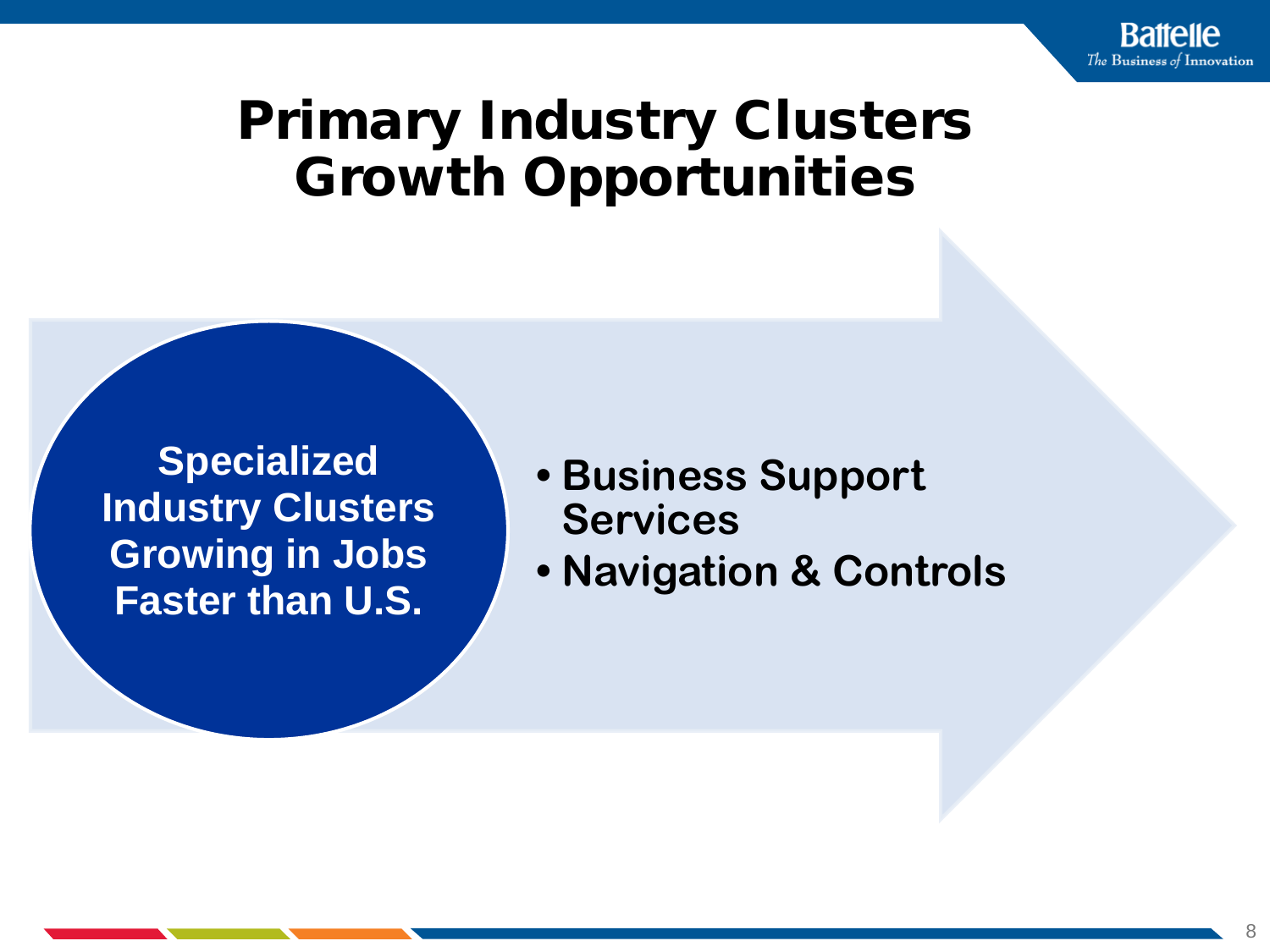## Primary Industry Clusters Growth Opportunities

**Specialized Industry Clusters Growing in Jobs But Not as Fast as U.S** 

- **• Software & Computer Services**
- **• R&D/Engineering Services**
- **• Federal Government**
- **• Construction**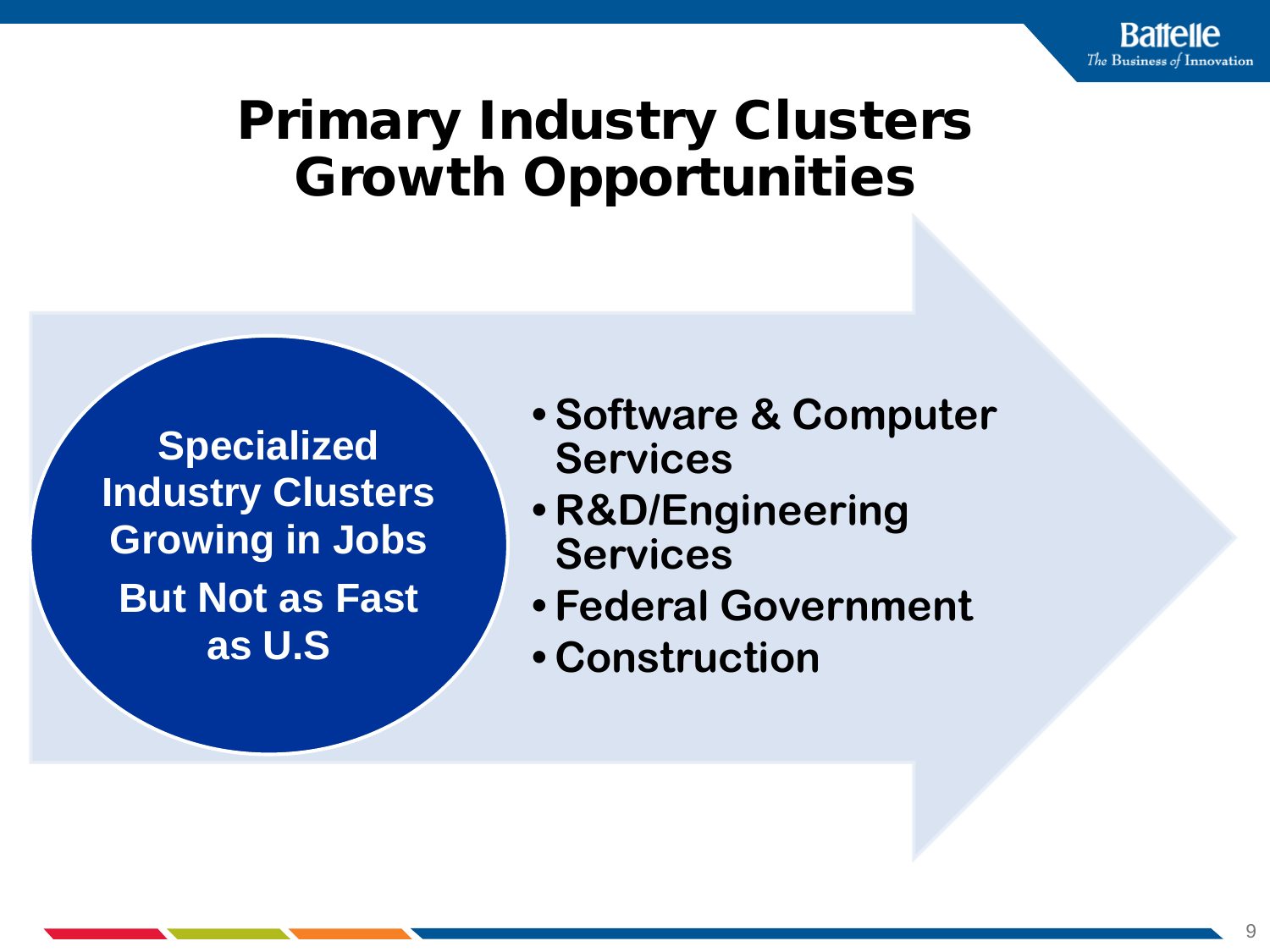## Primary Industry Clusters Growth Opportunities

**Growing In Jobs Not Yet Specialized**

- **•Biosciences**―**Regional Strength**
- **•Business Consulting Services**―**Regional Strength**
- **•Communications and Media Equipment**
- **•Hospitals and Health Services**
- **•Strategic Office Centers**
- **•Travel and Tourism**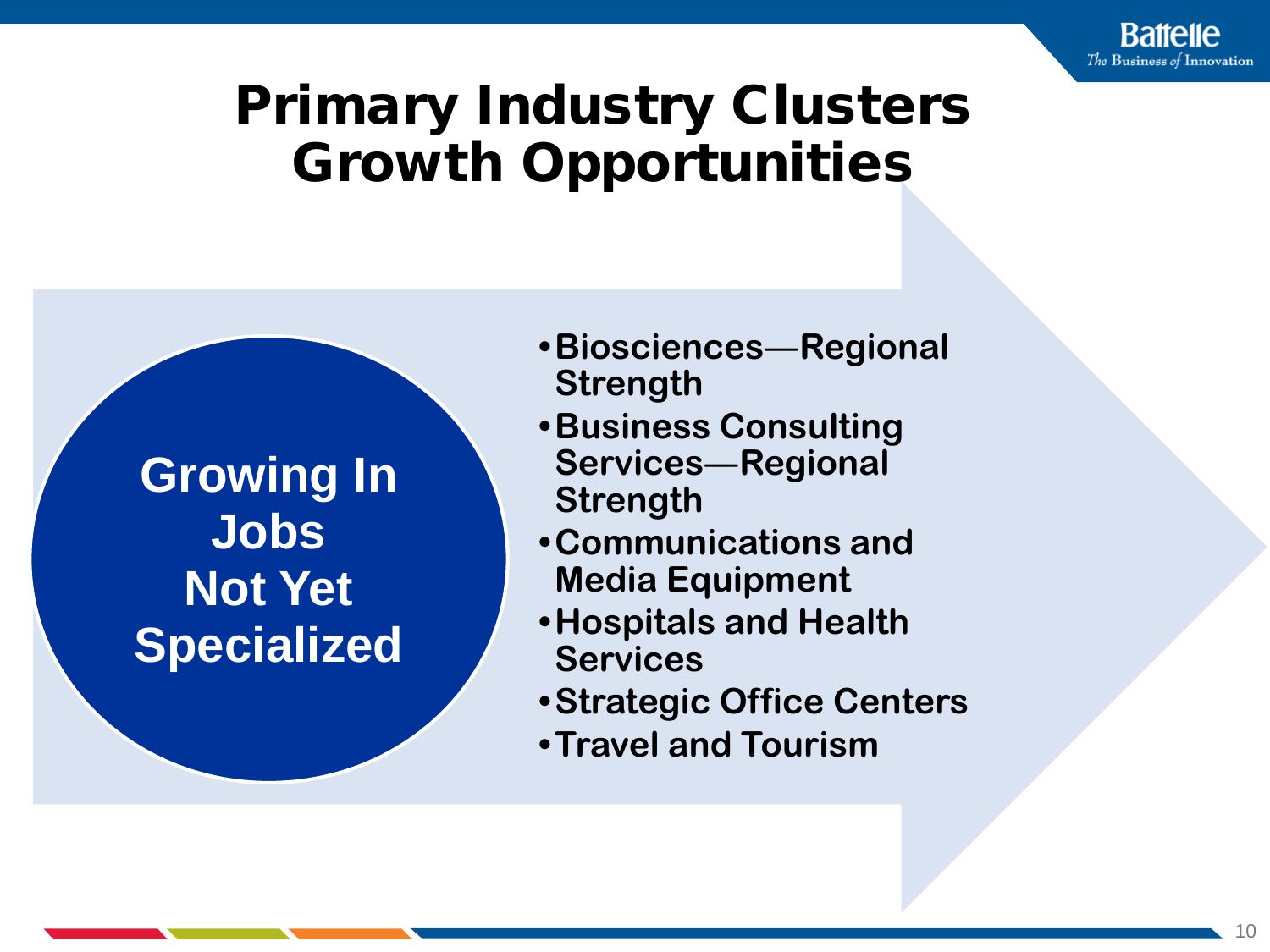# Identifying Core Competencies

| <b>Industry Clusters</b>                                          | <b>Core Competency Factors</b>                    |                                          |                                                       |                                                               |
|-------------------------------------------------------------------|---------------------------------------------------|------------------------------------------|-------------------------------------------------------|---------------------------------------------------------------|
|                                                                   | <b>Patents</b><br>(XXX >50;<br>$XX>25$ ;<br>X > 0 | <b>SBIR, VC</b><br>or<br><b>CorpTech</b> | <b>Publications</b><br>(XXX>500;<br>$XX>100$ ;<br>X>0 | <b>Research</b><br><b>Centers</b><br>(XXX > 3; XX > 1;<br>X>0 |
| <b>Aerospace Products &amp; Parts</b>                             | X                                                 | <b>XXX</b>                               | <b>XXX</b>                                            | <b>XXX</b>                                                    |
| <b>Biosciences</b>                                                | <b>XXX</b>                                        | <b>XXX</b>                               | <b>XXX</b>                                            | <b>XXX</b>                                                    |
| <b>Communications &amp; Media</b><br><b>Equipment</b>             | <b>XXX</b>                                        | XX                                       | XX                                                    | XXX                                                           |
| <b>Computer &amp; Peripheral</b><br><b>Equipment</b>              | XX                                                | XX                                       | X                                                     |                                                               |
| <b>Navigation &amp; Control</b><br><b>Instruments</b>             | XX                                                | XX                                       | XX                                                    |                                                               |
| <b>Research, Development &amp;</b><br><b>Engineering Services</b> | <b>XX</b>                                         | XX                                       | <b>XXX</b>                                            | <b>XXX</b>                                                    |
| <b>Semiconductors &amp; Electronic</b><br><b>Components</b>       | XX                                                | <b>XXX</b>                               | <b>XXX</b>                                            | <b>XXX</b>                                                    |
| <b>Software &amp; Computer Services</b>                           | <b>XX</b>                                         | <b>XXX</b>                               | <b>XXX</b>                                            | <b>XXX</b>                                                    |

Sources: U.S. Patent & Trademark Office; Battelle analysis.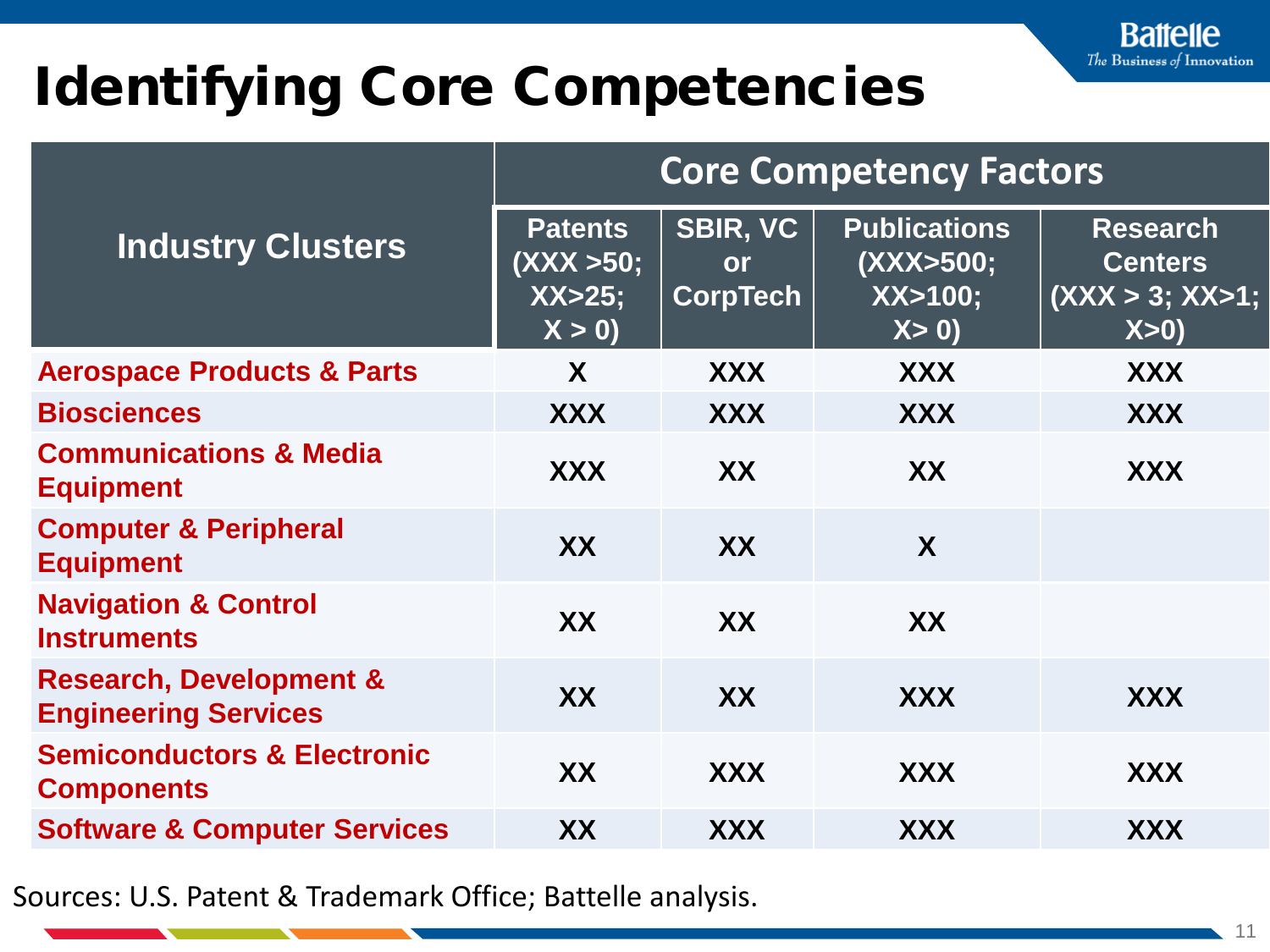

## Developing Growth Scenarios for Industry Clusters

#### **National Context**

 $\triangleright$  Projected U.S. Industry Growth Rates

#### **Past Performance**

How Prince George's grew over the Last Business Cycle (2001-2007)

#### **Accelerated Growth Potential in the Regional Context:**

Growth at the Higher Relative Rate of the D.C. Metro Region

Catch-up to the D.C. Metro Region Level of Concentration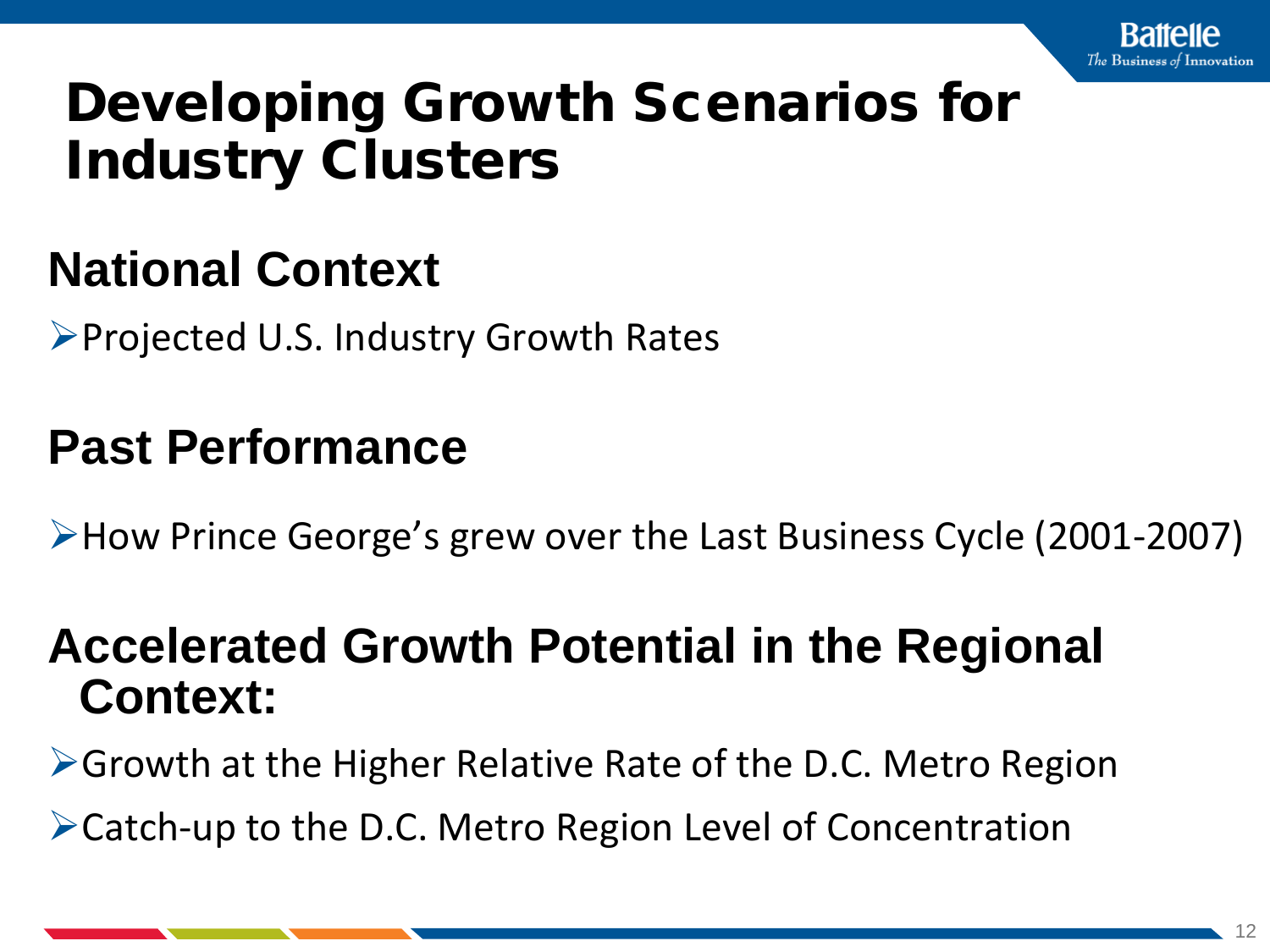# Job Openings in Industry Clusters



 $\overline{\phantom{B}}$  13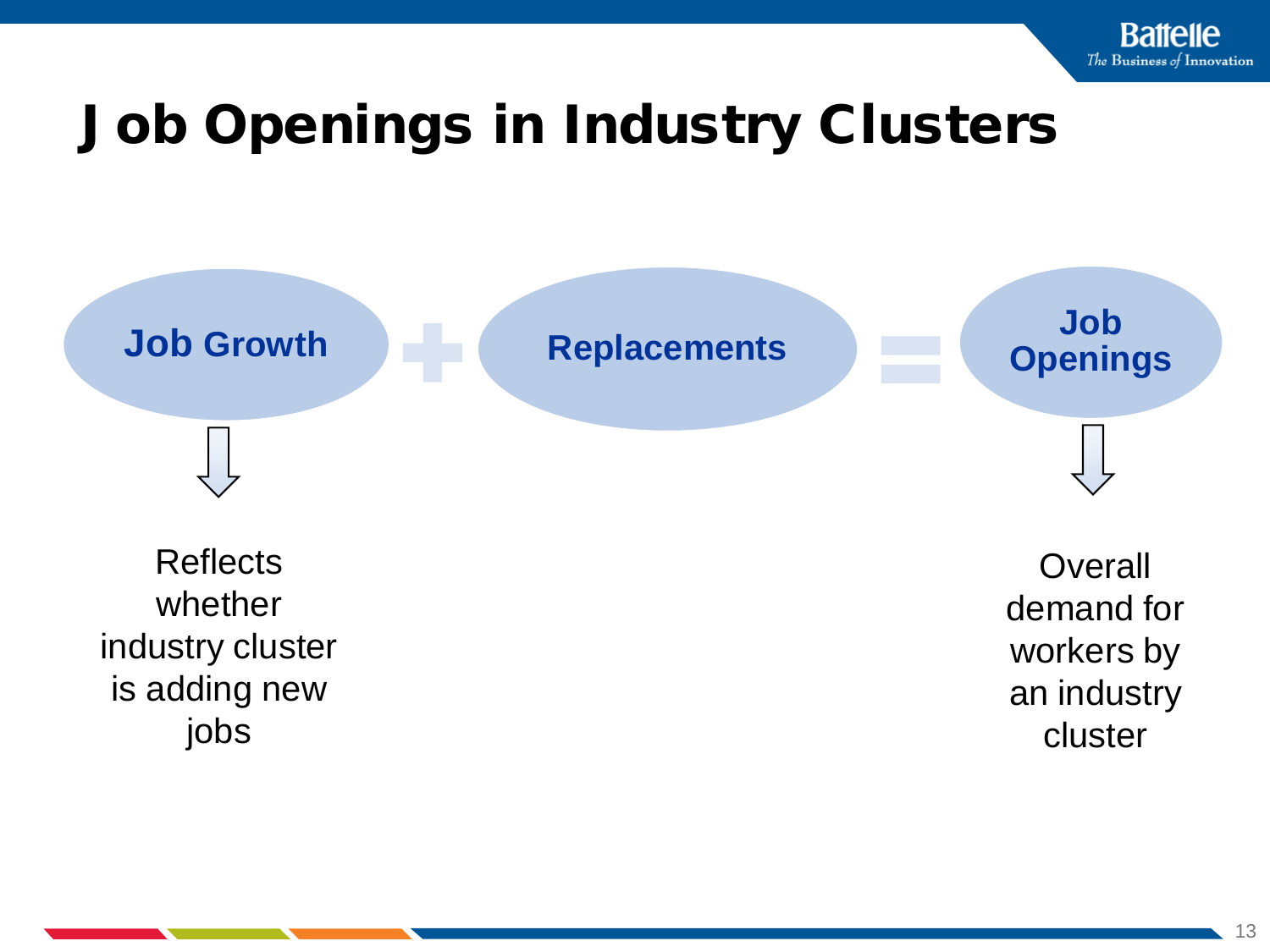# High Growth Occupations

## **Significant Job Gainers Under Both High and Low Industry Growth Scenarios:**

- Computer and Mathematical Science Occupations
- Business and Financial Operations Occupations
- Protective Service Occupations
- Building and Grounds Cleaning and Maintenance **Occupations**
- Personal Care and Service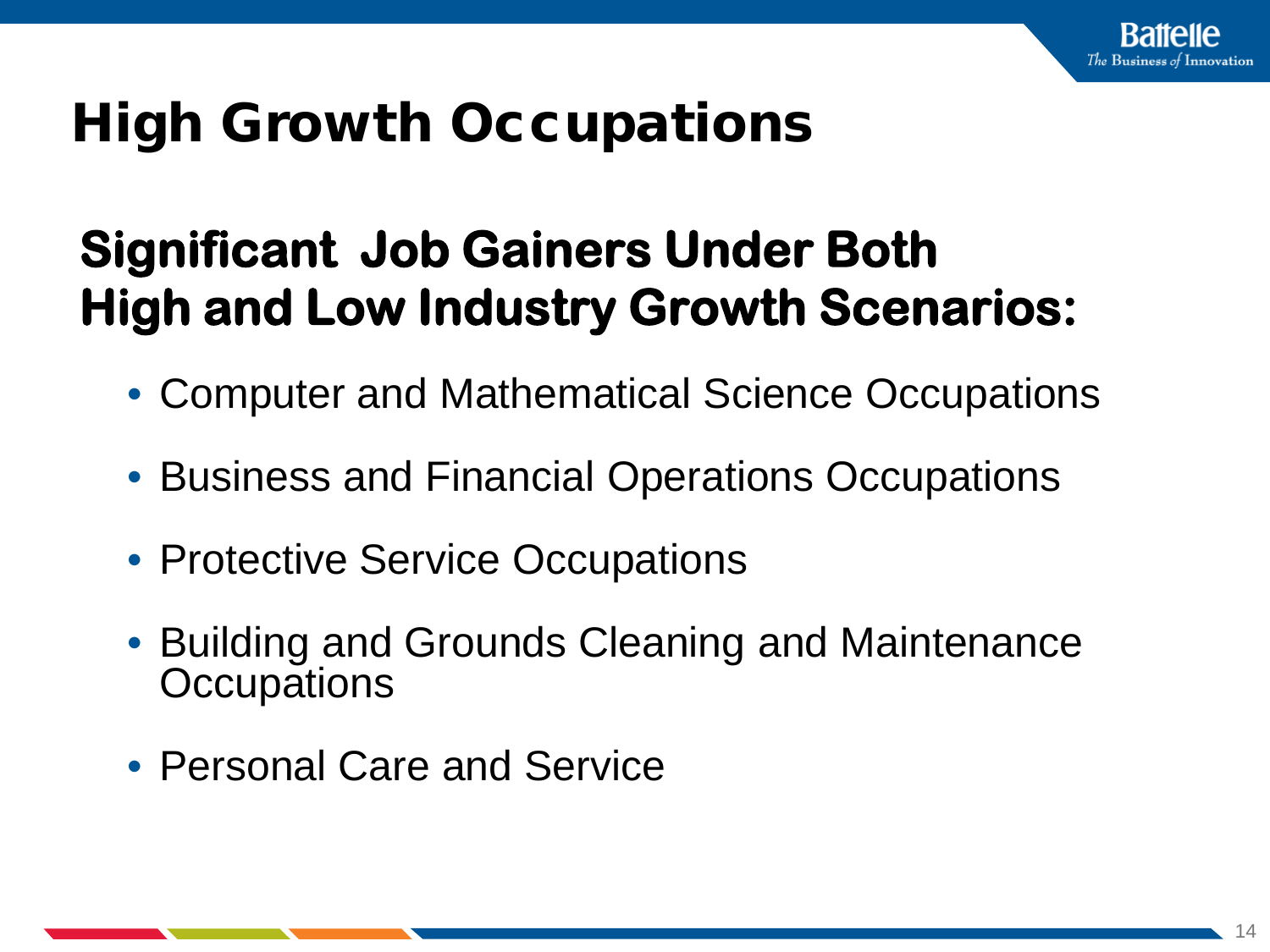# High Growth Occupations

## **Other Fast Growing Occupations Under High Industry Growth Scenario:**

- Engineering and Architecture Occupations
- Life, Physical, and Social Scientists Occupations
- Education, Training, and Library Occupations
- Management Occupations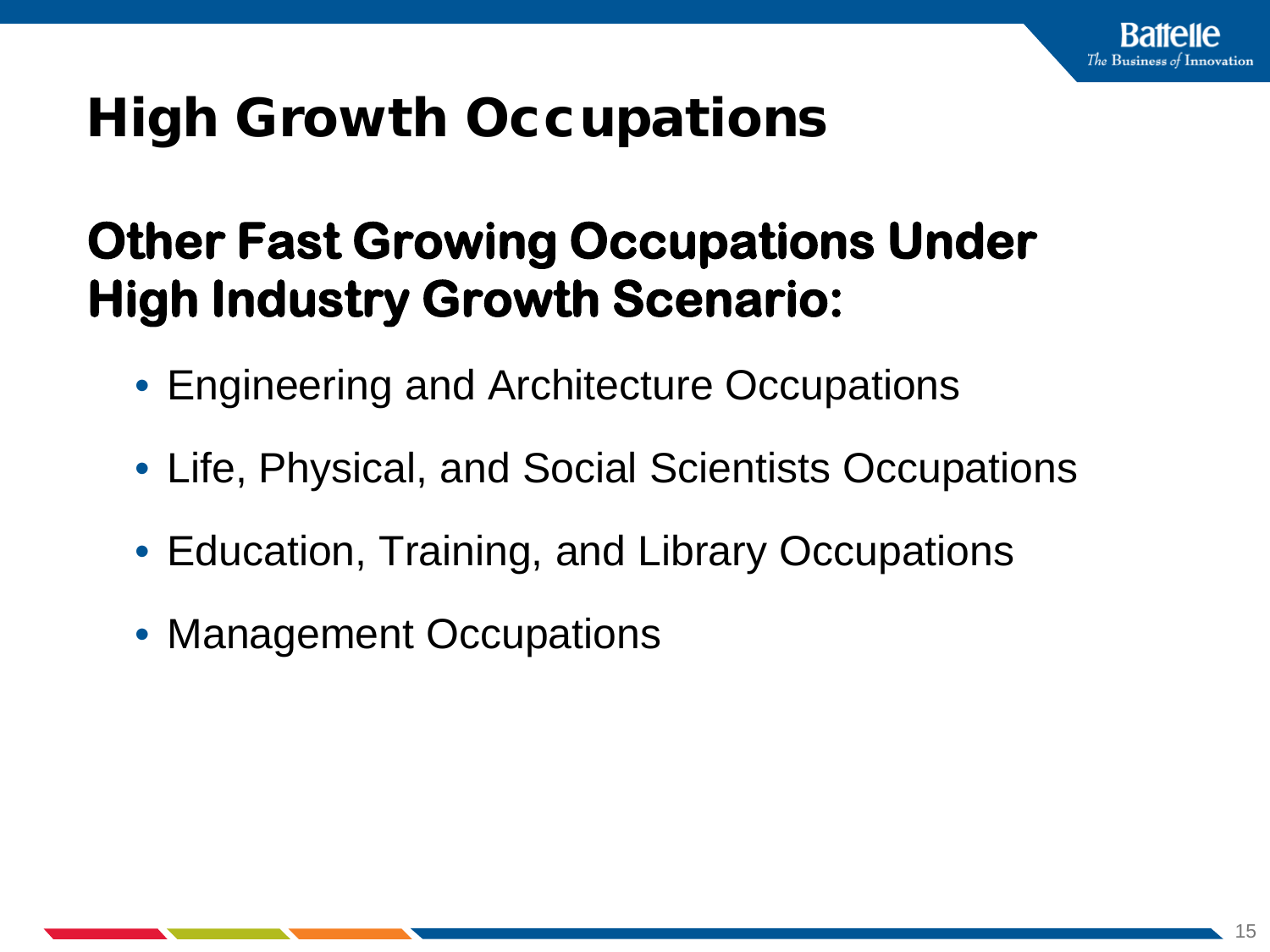# Occupations with Highest Job Openings

- Construction and Extraction
- Office and Administrative Support
- Computer and Mathematical Science
- Sales and Related Occupations
- Business and Financial Operations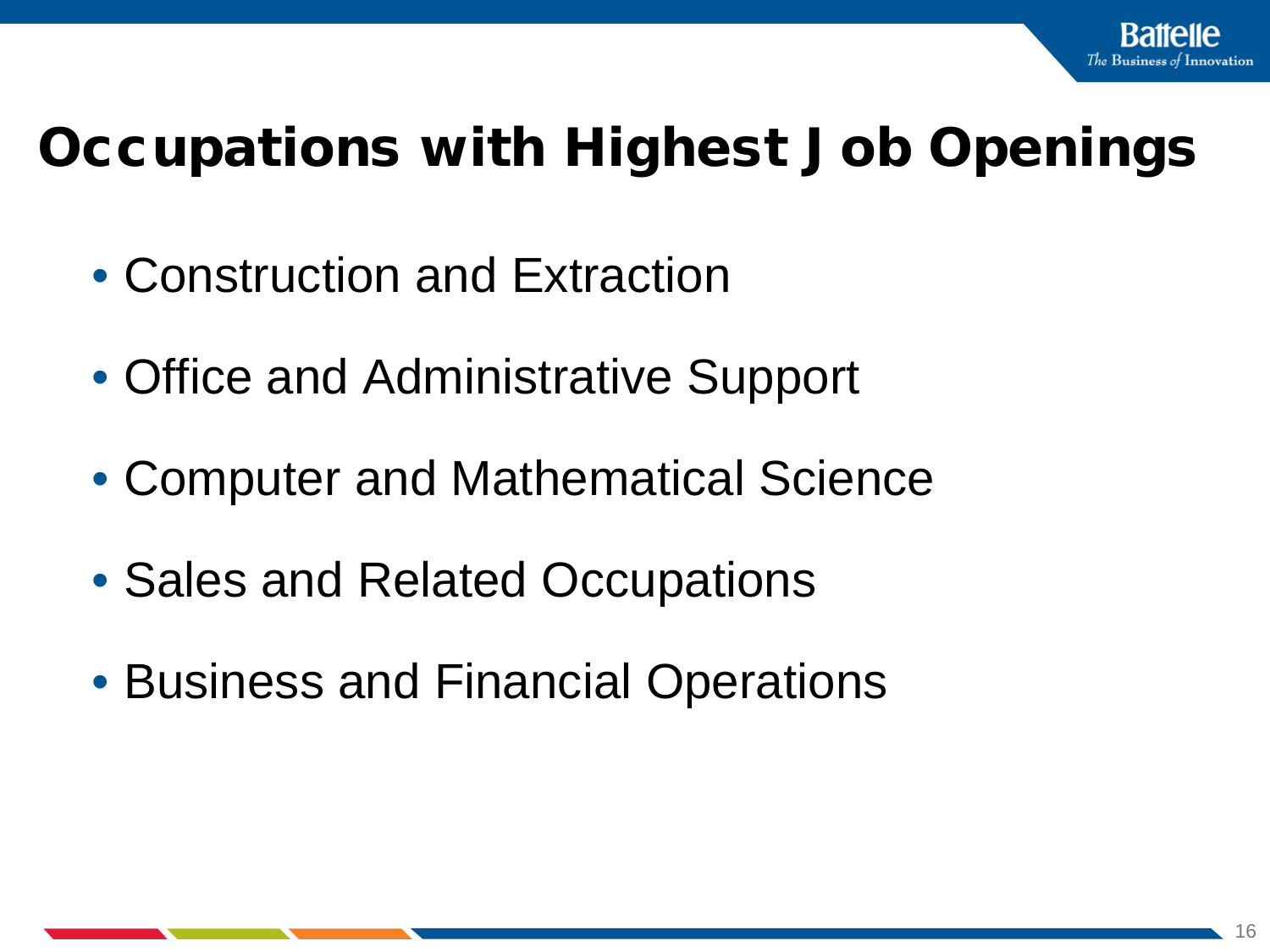# Supply and Demand Gaps

## **Higher Skilled Occupations**

Prince George's County is generating more graduates than projected demand in:

- Engineering and Architecture
- Life, Physical, and Social Scientists
- Management
- Computer and Math Scientists
- Business and Financial Operations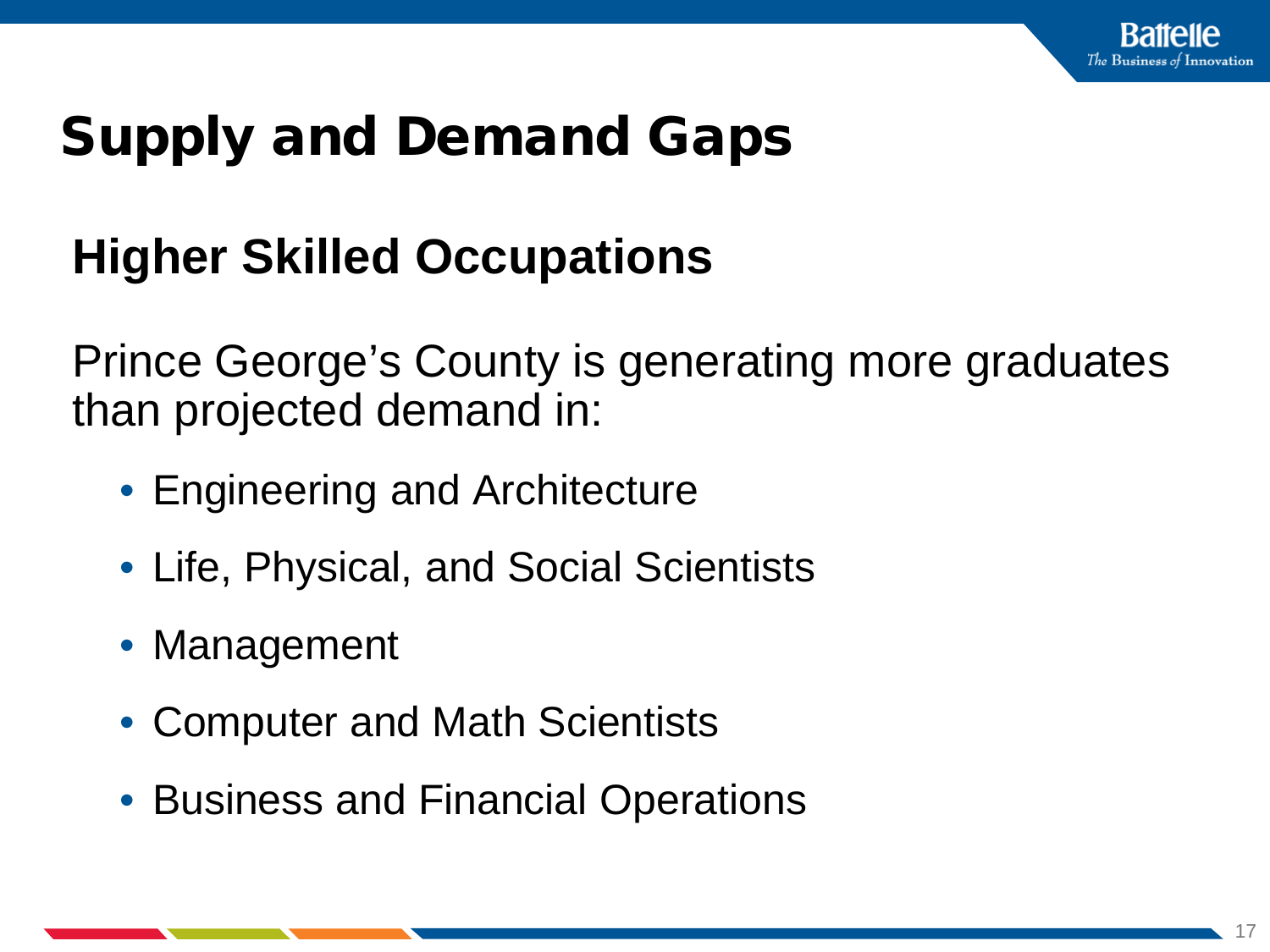# Supply and Demand Gaps

#### **Lower Skilled Occupations**

- There are not as many educational or training programs for lower skilled occupations
- Health support and transportation occupations, which have the most training programs, seem to be on par with projected demand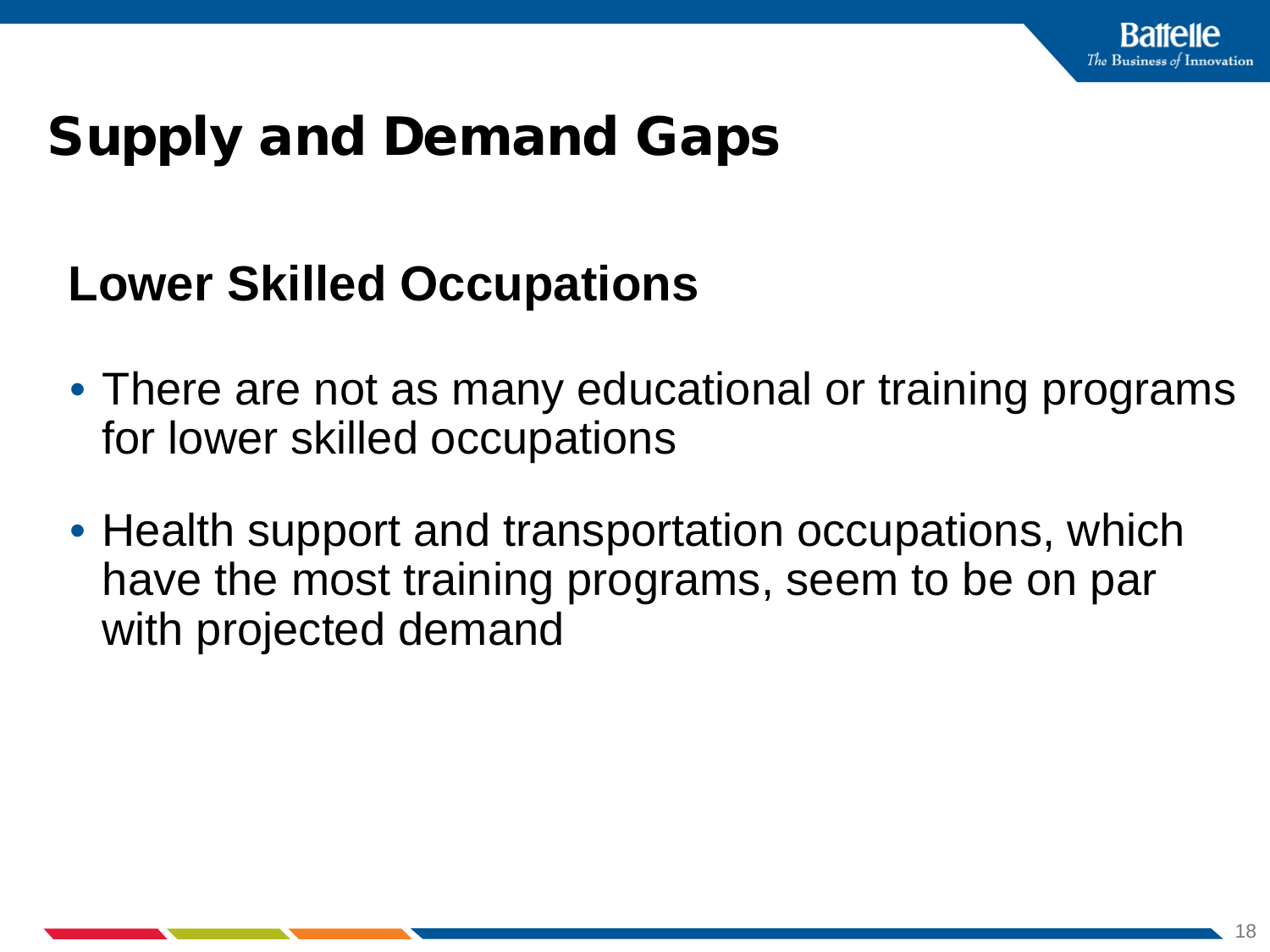1. Overall economy in Prince George's County, as well as many of the primary industry clusters, underperformed in overall economic growth compared to both the nation and the Washington, D.C. Metropolitan Region over the full business cycle of 2001 to 2007.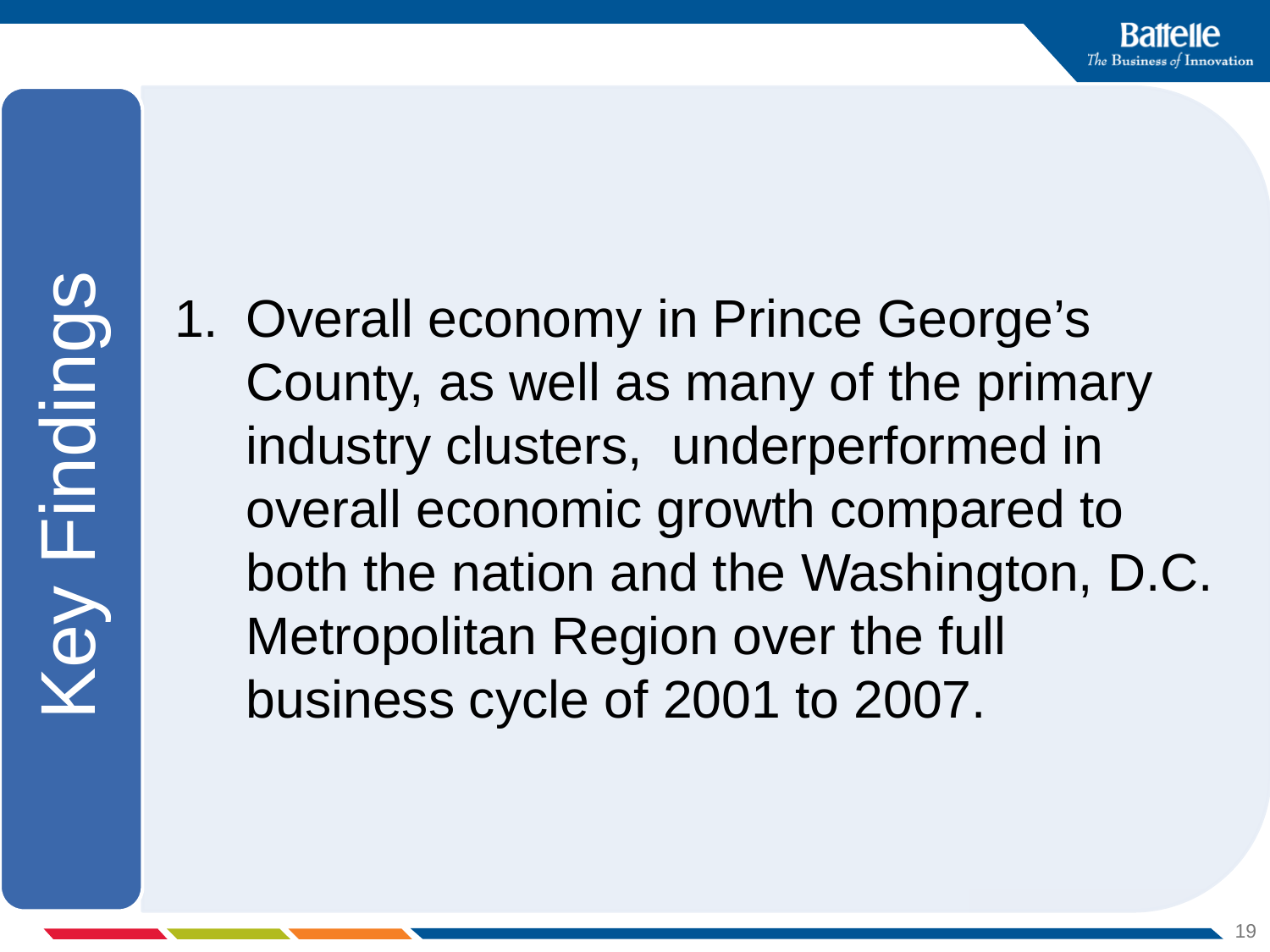2. Many primary industry clusters offer excellent targets for economic development going forward, because of their level of specialization in the county or recent gains in employment.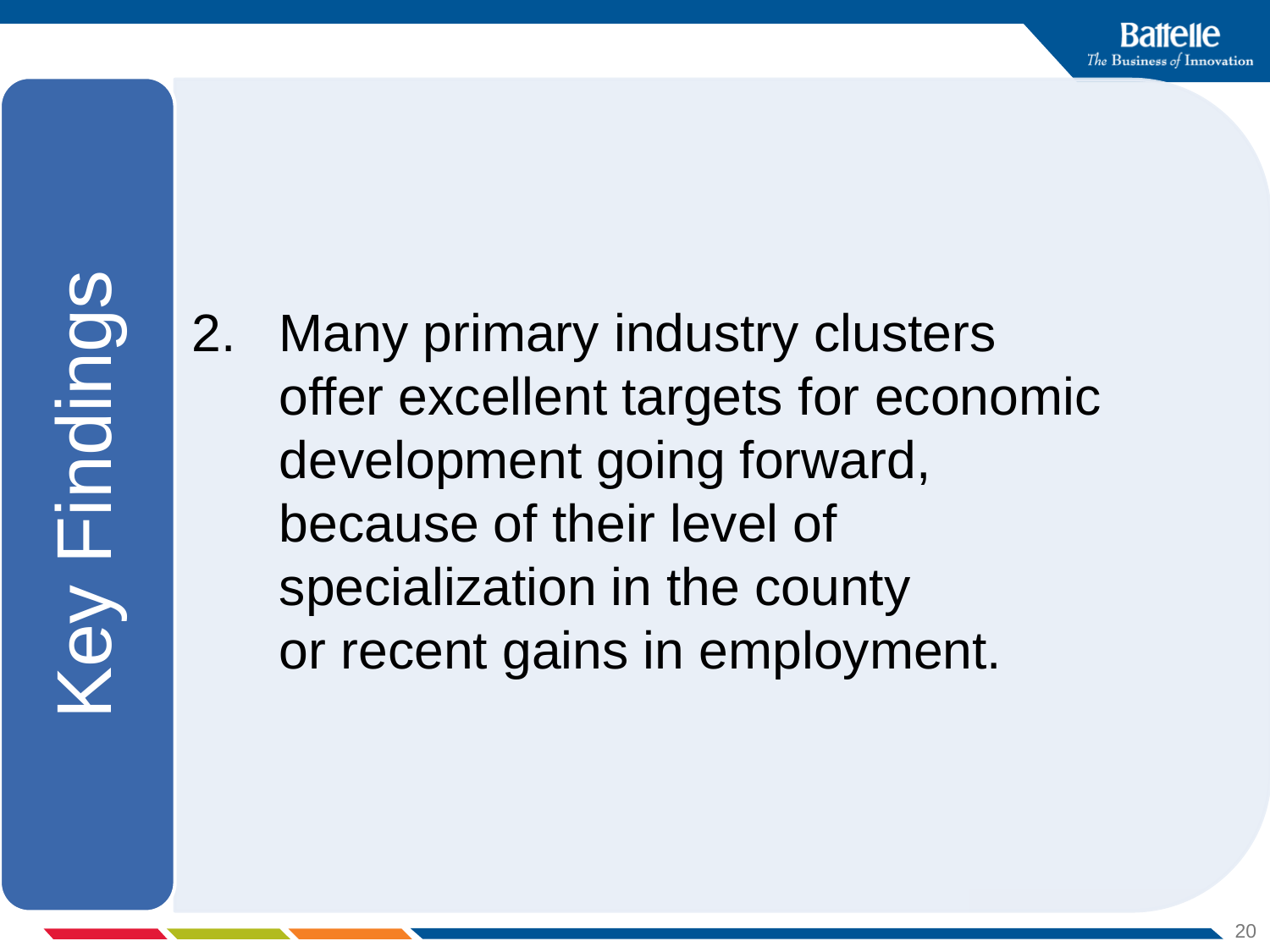3. Prince George's County possesses a critical mass of core technology competences or "know how" in eight of the twenty-three primary industry clusters.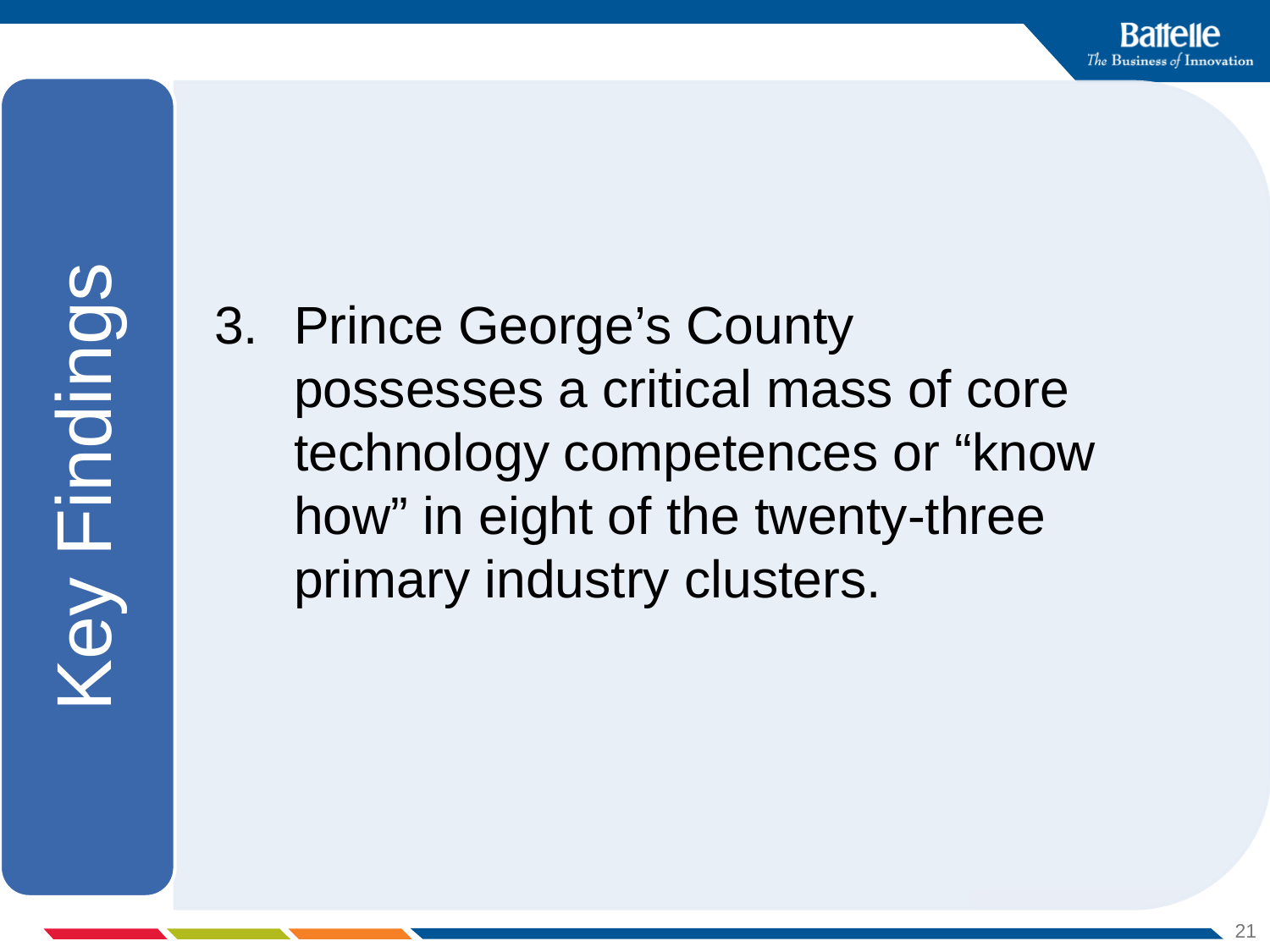4. Projected growth in occupations across the primary industry clusters in the county reflects both high and low skilled occupations.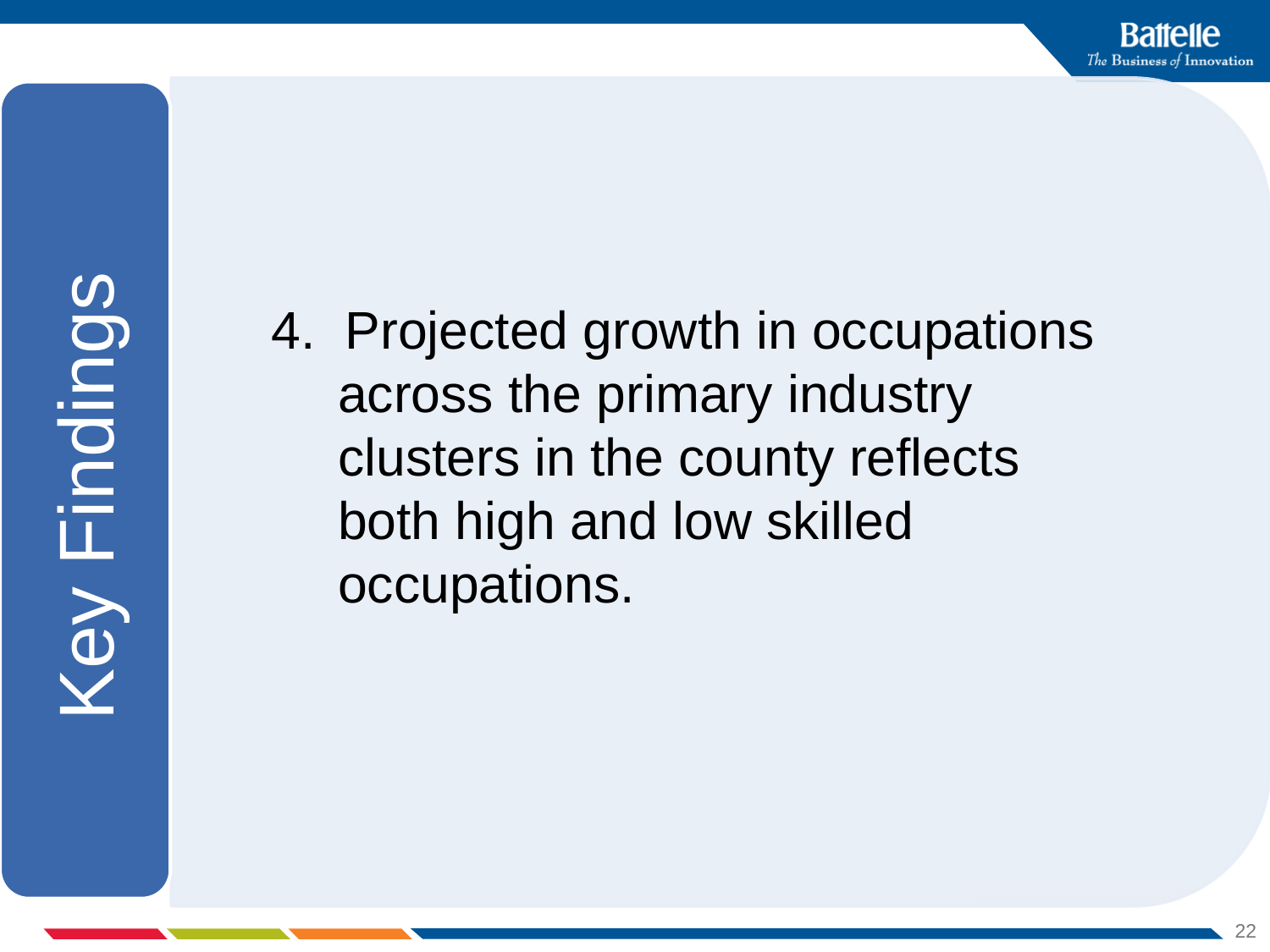5. The pipeline of new graduates programs and apprenticeship programs in the county suggest that there is an ample generation of high skilled talent being generated in the county in order to meet the annual demands by primary industry clusters in the county.

The Business of Innovation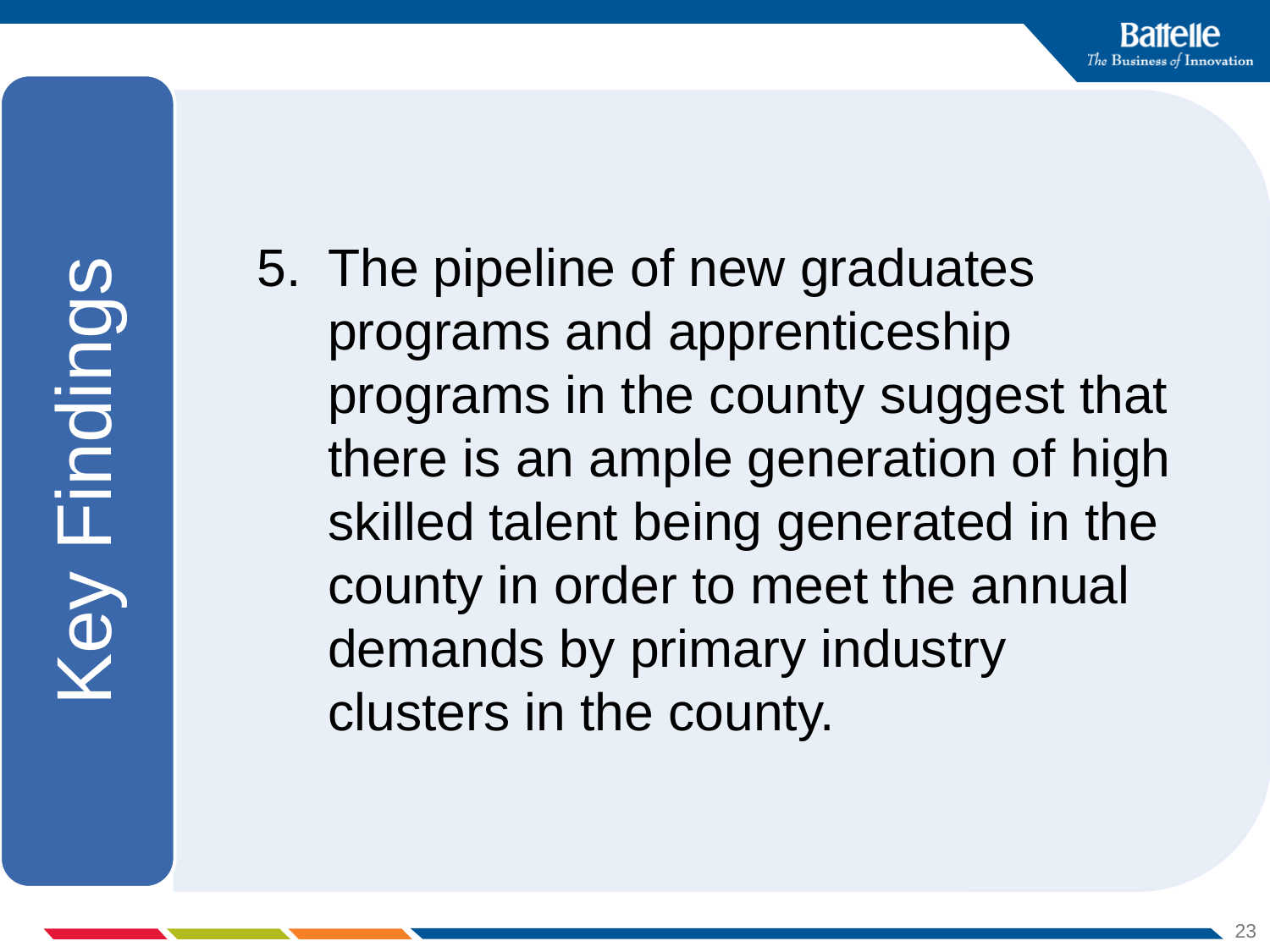6. At the lower skill level, there appears to be opportunities to put in place additional job training and workforce development programs, particularly targeting incumbent and unemployed workers.

Raffelle The Business of Innovation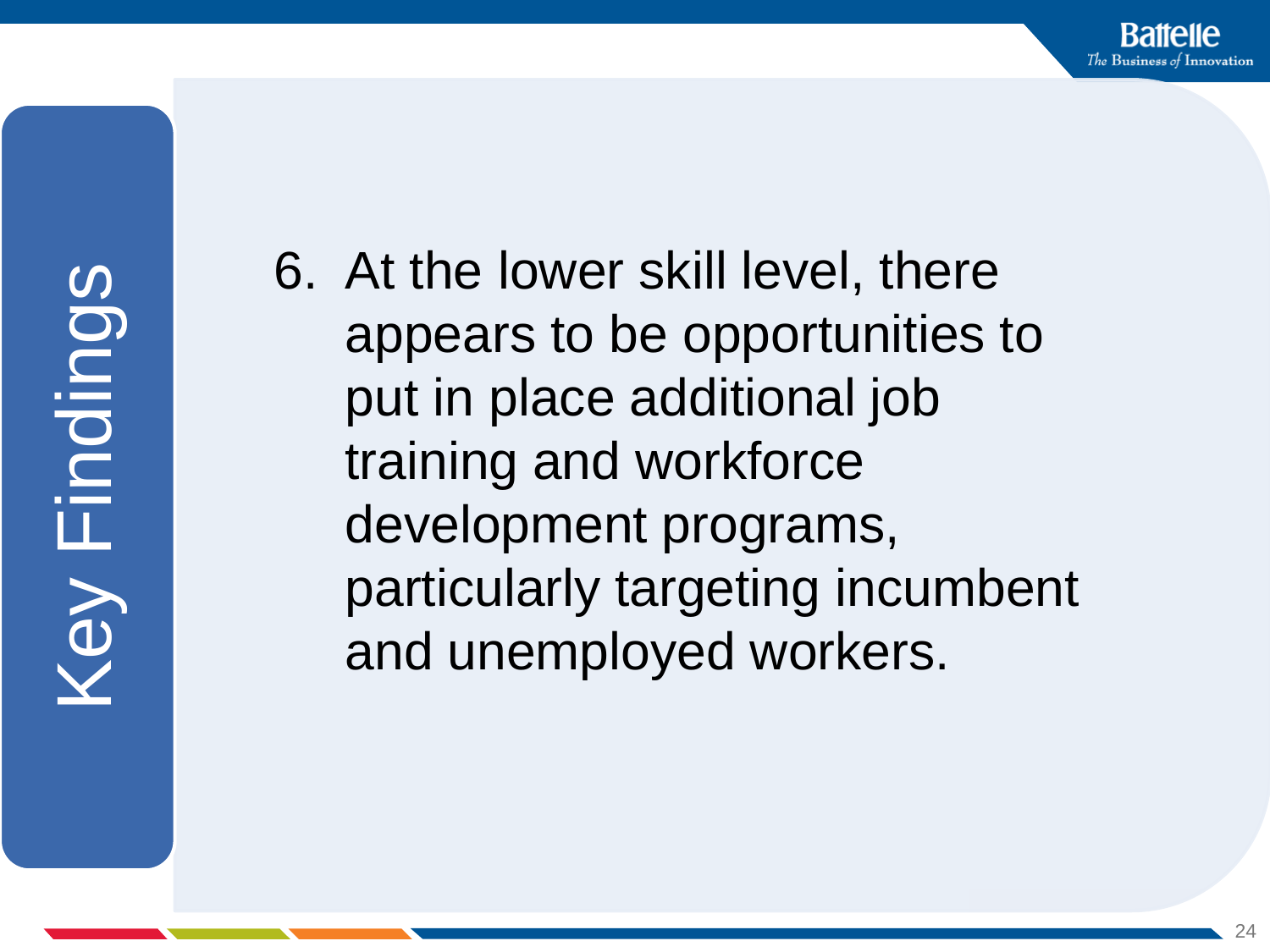7. The broader trends in labor supply in Prince George's County suggests some considerable concerns, but also point to opportunities in moving forward.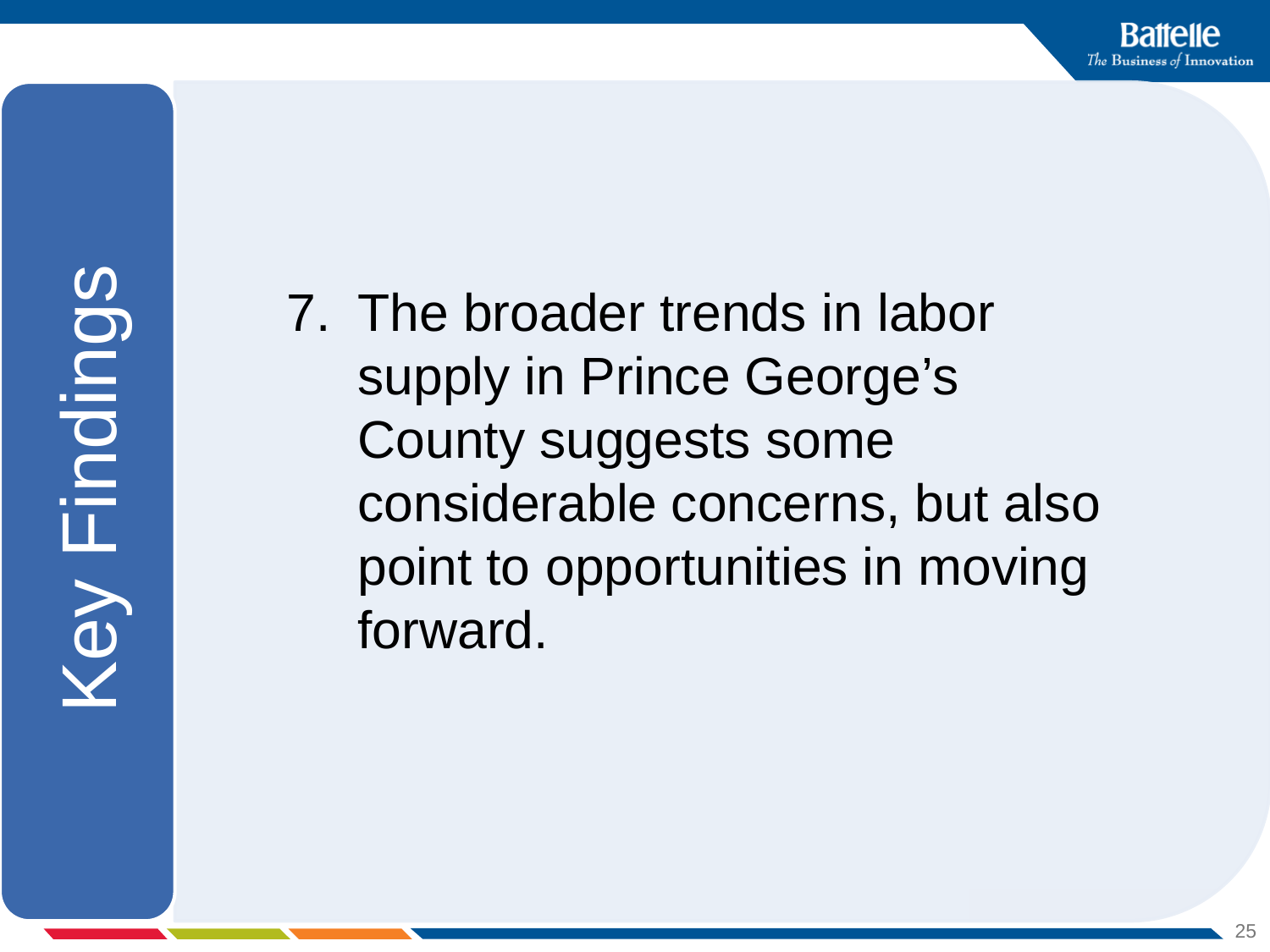# Recommended Strategies and Actions

- A comprehensive and integrated approach is recommended
- Focus on the intersection of education, workforce, and economic development in the county
- Promote stronger connections between those activities and stakeholders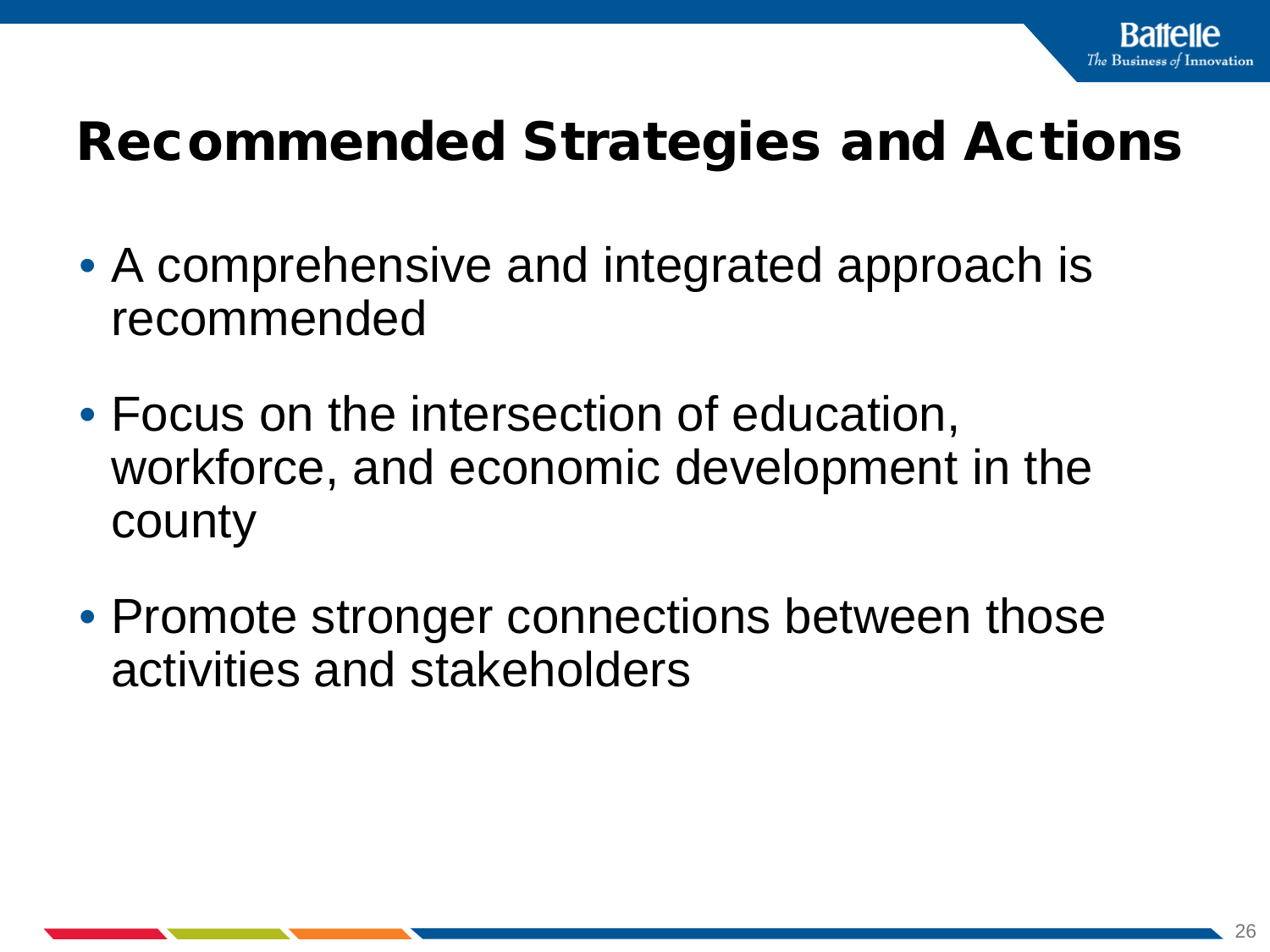# Five Key Recommended Strategies

- **1. Strengthen the connections** across high skilled talent being generated by post-secondary institutions in Prince George's County with employers in the county's primary industries.
- **2. Promote industry cluster development** with a strong emphasis on linking talent and technology core competencies to targeted industry clusters.
- **3. Advance career and technical education** at the K-12 level in high skilled areas.
- **4. Enrich the skill sets of incumbent/unemployed workers** to address key skill shortages and provide workers with new career options.
- **5. Ramp up labor demand** through expanded economic development marketing and incentives targeted to key primary industry cluster growth.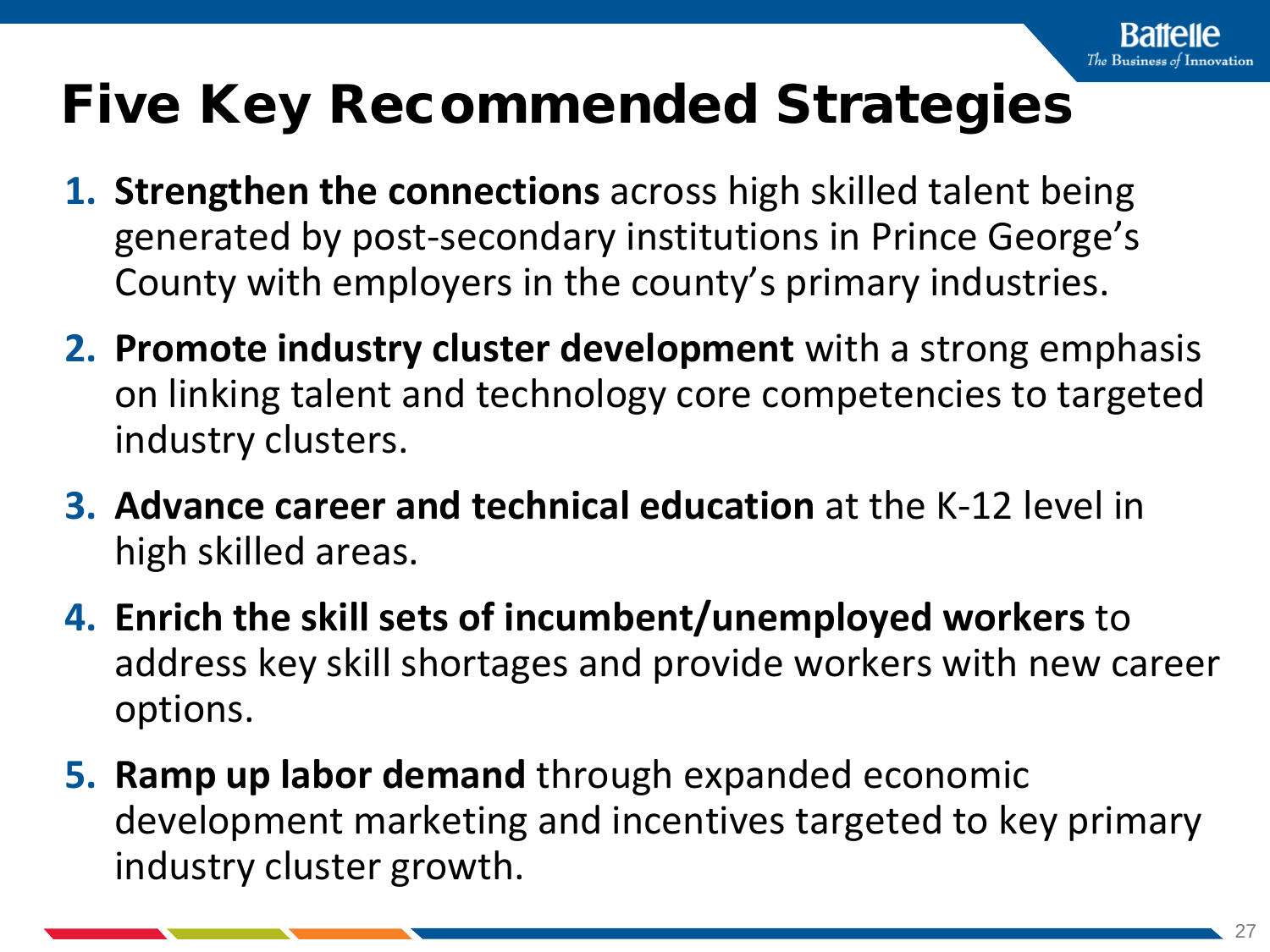

**Strategic Priority 1: Strengthen the connections** 

**Action 1a:** Advance internship and experiential learning programs between students in high skilled degree fields from across post-secondary institutions in the county

**Action 1b:** Create a highly skilled talent bank of both residents who commute and new and recent graduates to connect with employers in the county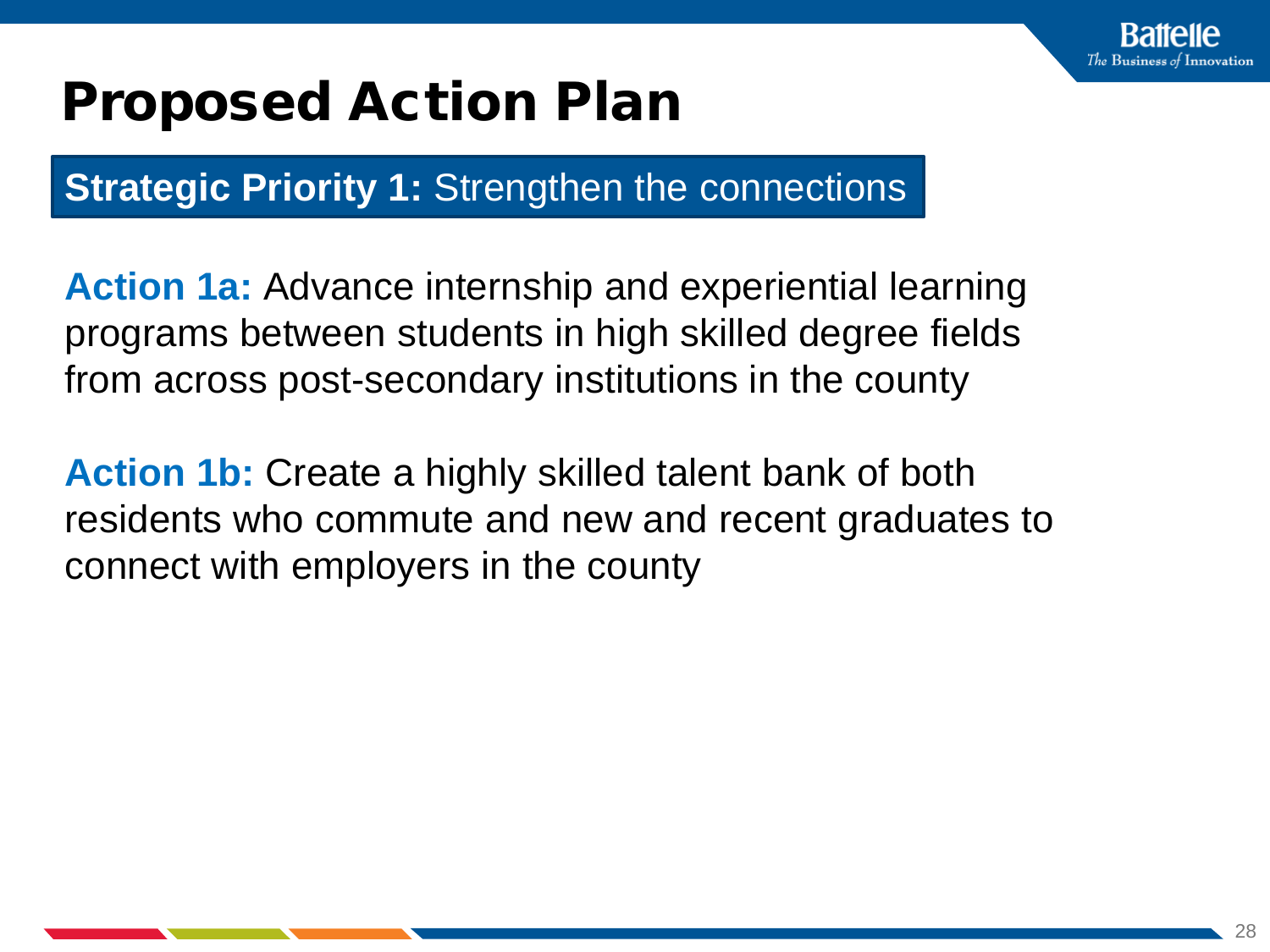**Strategic Priority 2: Promote industry cluster development** 

**Action 2a:** Convene industry cluster interest groups to facilitate networking and shared services

**Action 2b:** Advance skill centers by encouraging industry-postsecondary collaborations through competitive planning grants

Action 2c: Create a Prince George's County Technology Transfer Center

**Action 2d:** Leverage the core technology competency strengths of the University of Maryland-College Park for existing and emerging companies in the county

**Action 2e:** Stay abreast of emerging cluster opportunities by monitoring industry trends for the county and the region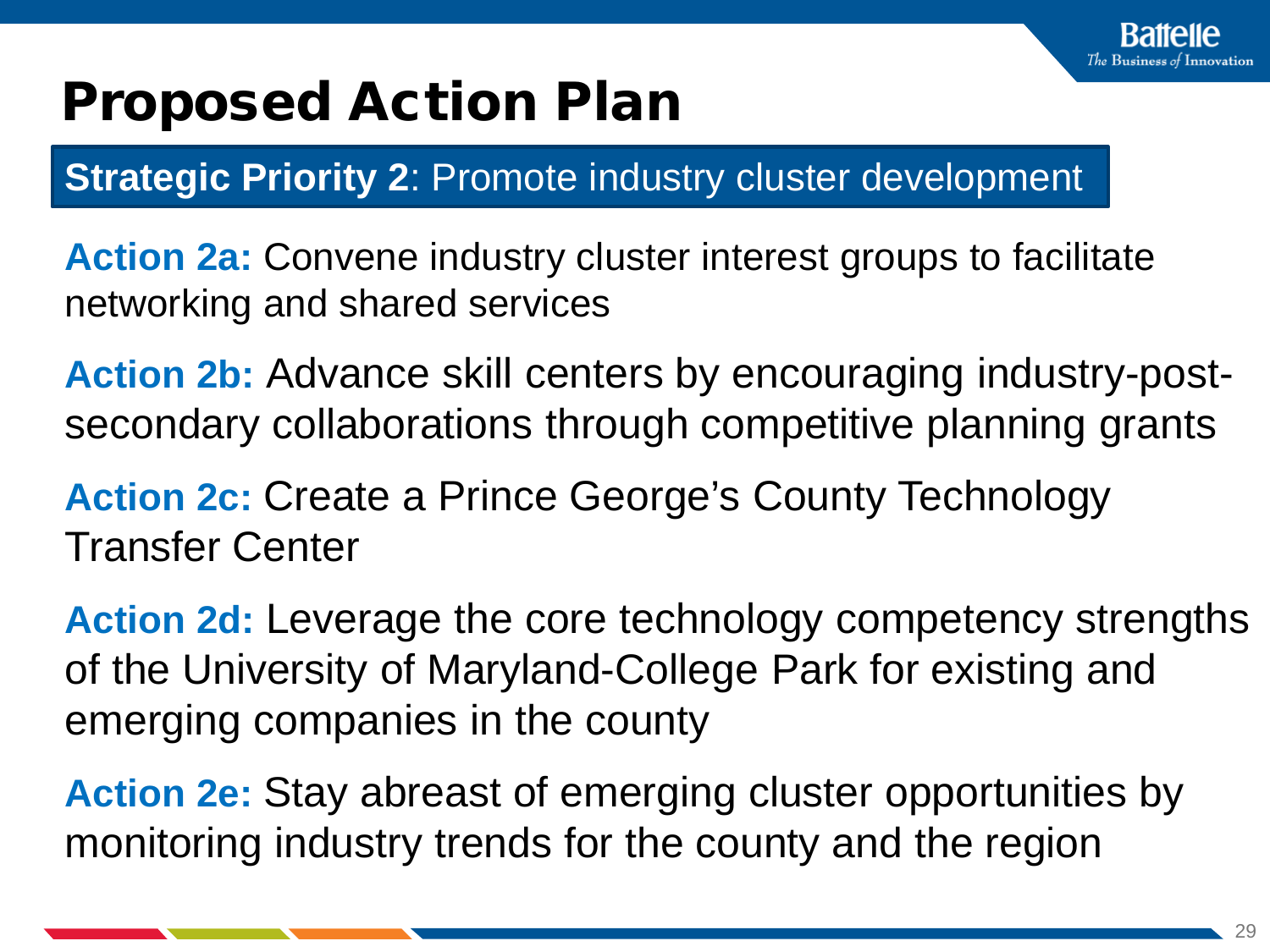

**Strategic Priority 3**: Advance career and technical education

**Action 3a:** Advance an integrated career and technical education curriculum which links science, technology, engineering, and mathematics (STEM) education with problem-solving, team building, and experiential learning activities in defined areas of technology and industry

**Action 3b:** Promote Career Academies as a model for educational reform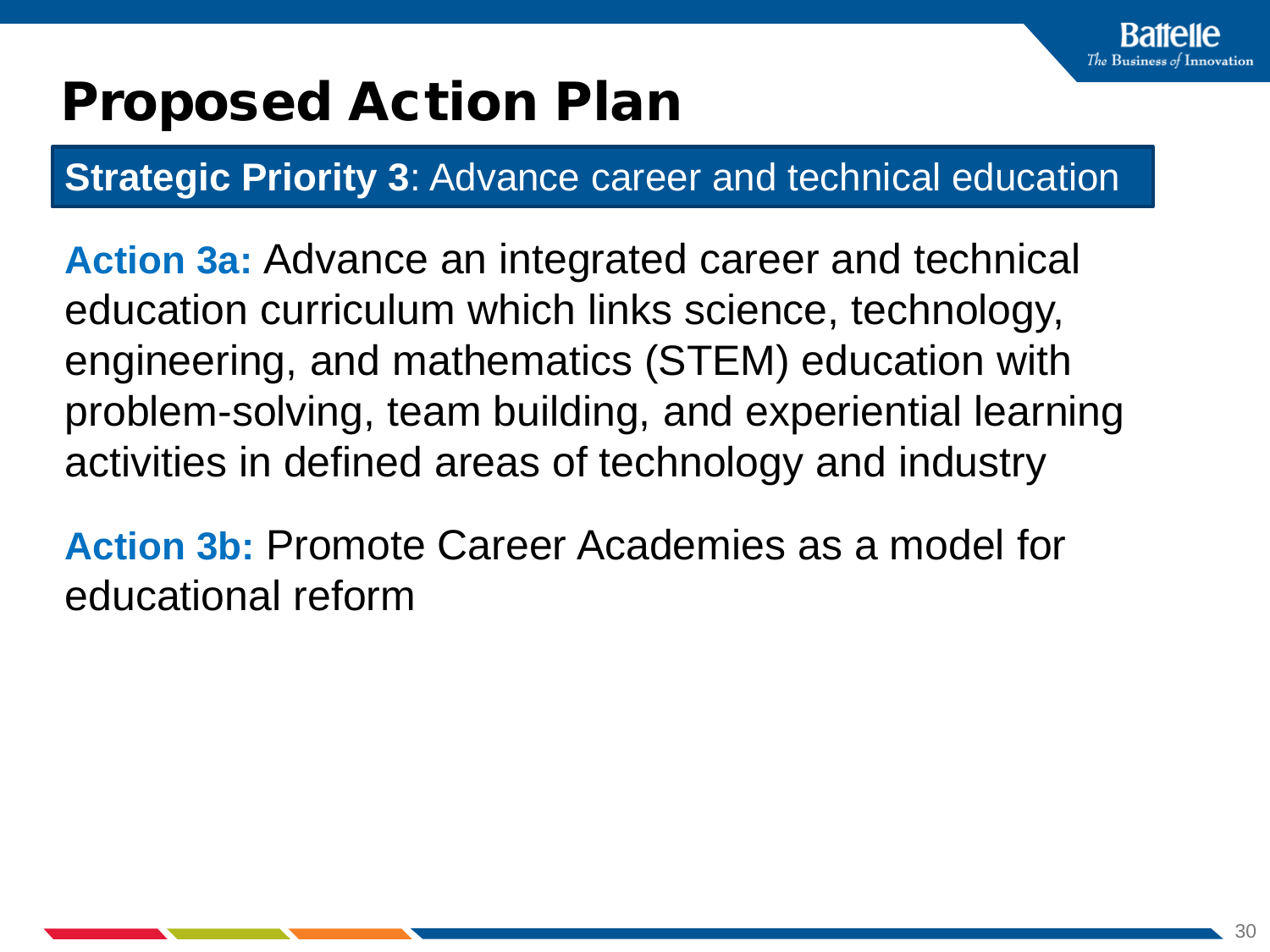**Strategic Priority 4**: Enrich the skill sets of incumbent/unemployed workers

**Action 4a:** Establish a Jobs Funnel initiative in Prince George's County for entry-level jobs and career development targeted to lower skilled immigrant groups in the county

**Action 4b:** Assess the opportunities for advancing adult literacy and basic skills development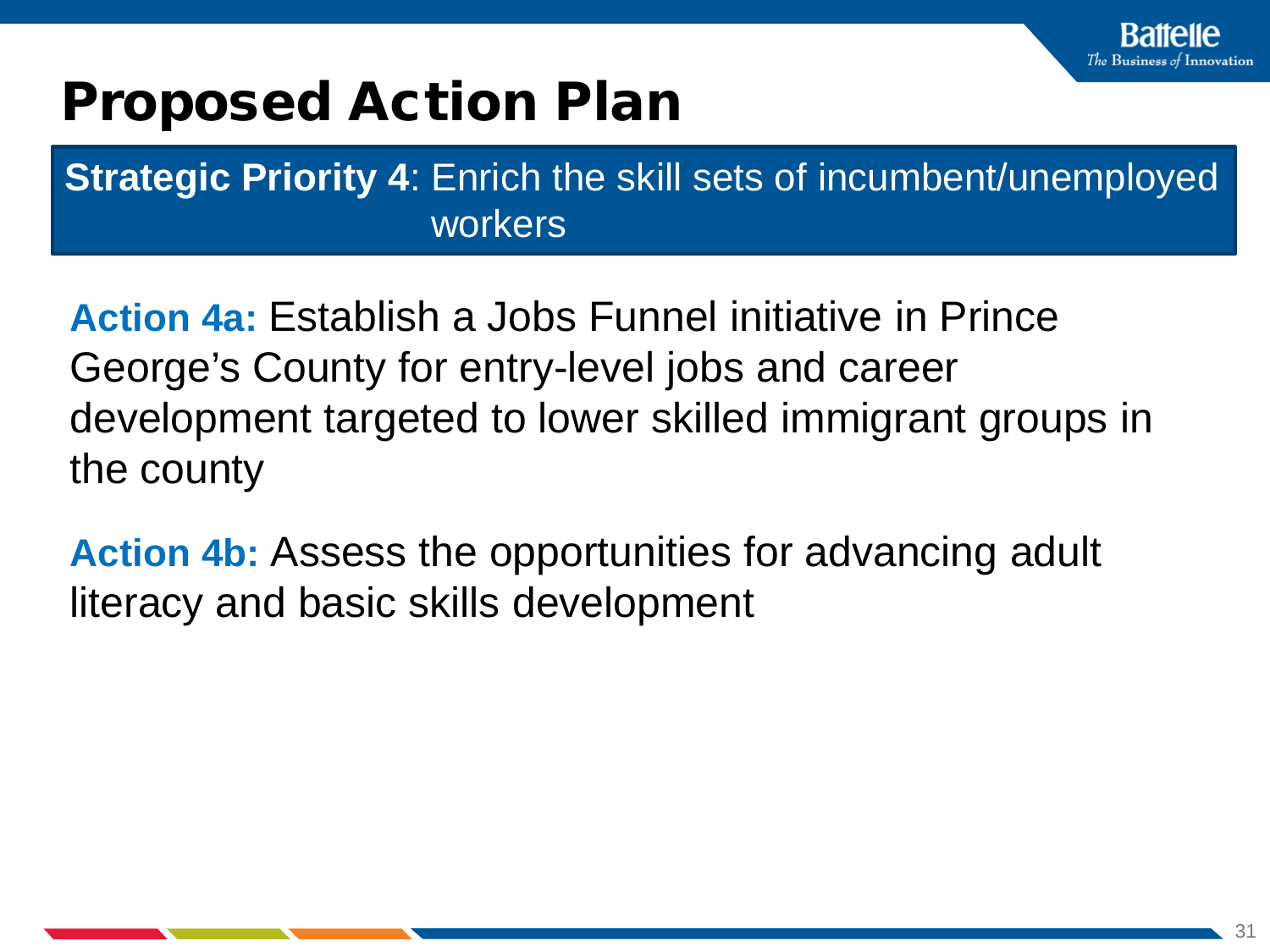

**Strategic Priority 5: Ramp up labor demand** 

**Action 5a:** Address the business and overall image of Prince George's County

**Action 5b:** Create more incentives and direct financing programs for emerging growth companies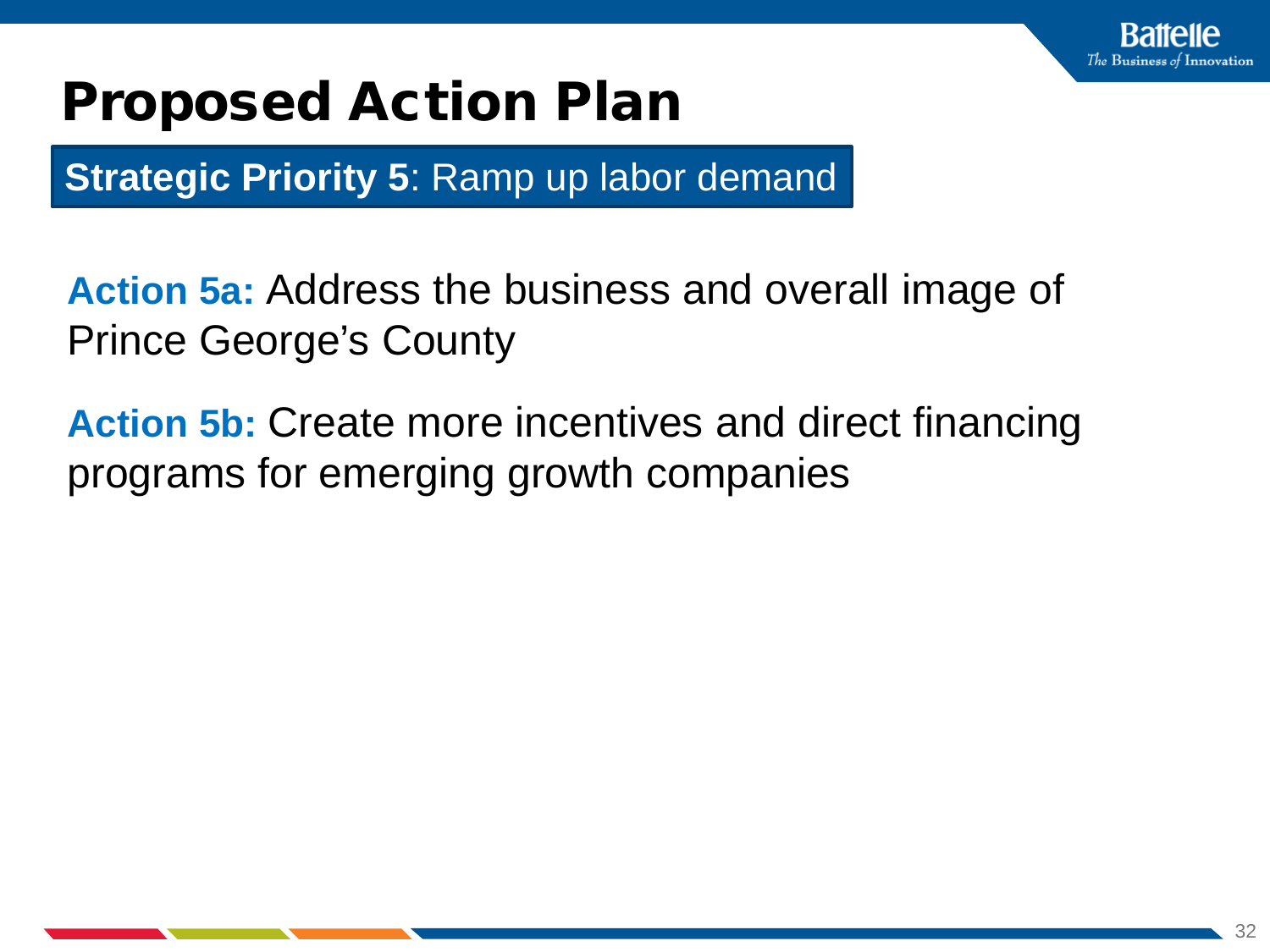# Five Key Recommended Strategies

- **1. Strengthen the connections** across high skilled talent being generated by post-secondary institutions in Prince George's County with employers in the county's primary industries.
- **2. Promote industry cluster development** with a strong emphasis on linking talent and technology core competencies to targeted industry clusters.
- **3. Advance career and technical education** at the K-12 level in high skilled areas.
- **4. Enrich the skill sets of incumbent/unemployed workers** to address key skill shortages and provide workers with new career options.
- **5. Ramp up labor demand** through expanded economic development marketing and incentives targeted to key primary industry cluster growth.